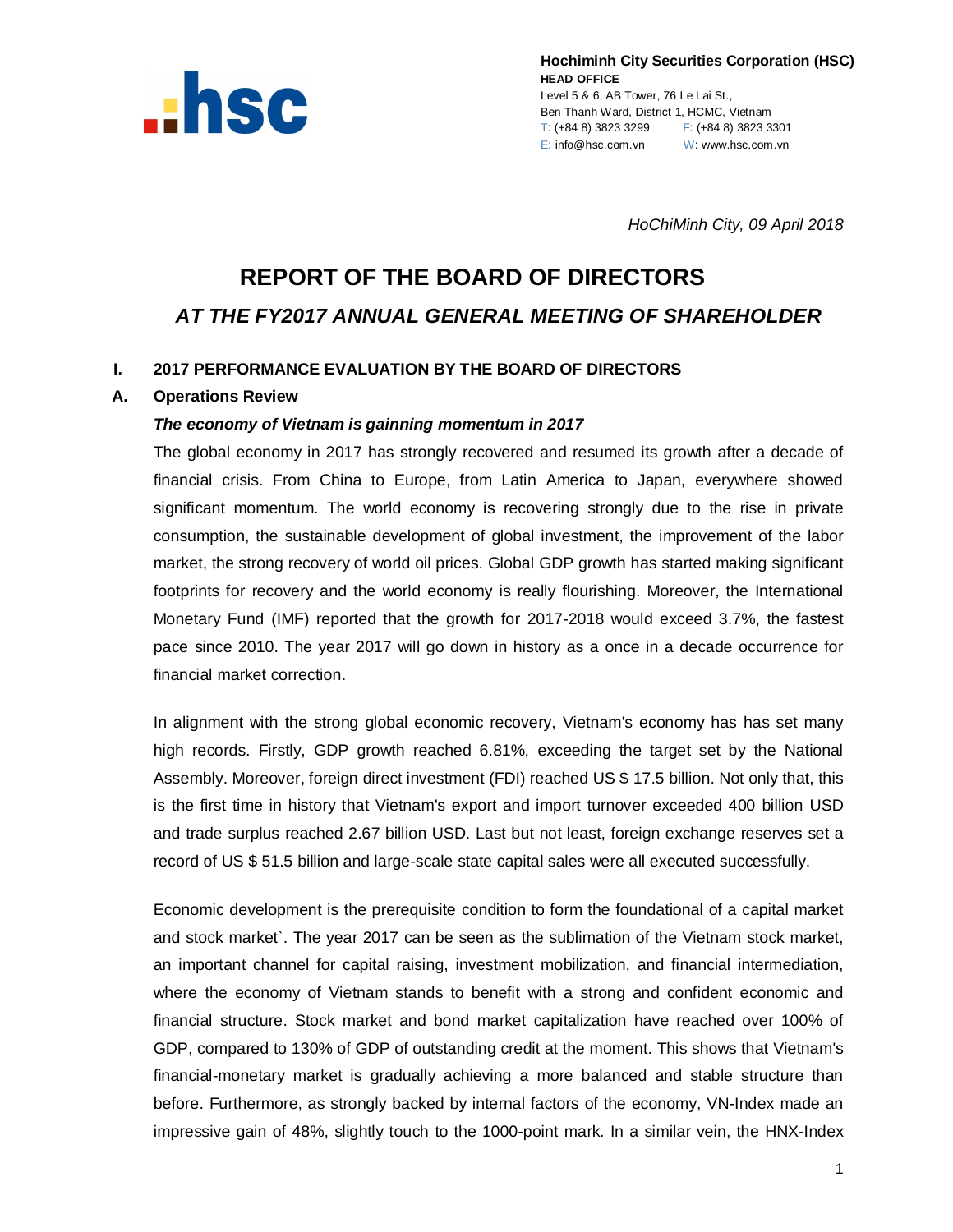improved by 46% to 116.86 points at the end of 2017. The market capitalization jumped to VND 3,360 trillion, 73% higher than from the end of 2016, which is equivalent to 74.6% of GDP. Unexpectedly, it has excellently gone beyond the original target set for 2020. Additionally, the market liquidity has improved significantly. The average trading value of stocks and share certificates reached VND 5,000 billion per day, which increased 63% compared to 2016 and represented the highest trading value ever traded in the decade since 2007. With the above performance, Vietnam was ranked as the highest growth stock market in Southeast Asia in 2017 and was ranked third in the world this year.

#### *2017 Financial Performance*

HSC had very impressive financial performance for 2017. There are three major factors allowing HSC to make hay while the sun shines. Firstly, HSC operations rode on the back of a booming economic, both at home and abroad. Secondly, HSC was trusted by the network of partners that ranged from shareholders to stakeholders to intermediaries, and even vendors. Lastly, the HSC staff contingent was complemented and strengthend with additional capabilities that improved the ability to seek, identify, and execute the trades and boosted the corporate finance advisory services. The three elements provided the trilogy to reach high levels of financial governance and transparency that would ensure the future development of HSC and its corporate sustainability.

HSC's financial results for 2017 were impressive and positive with total revenue reaching an alltime record of VND 1,540 billion. The figure represented a quantum leap of 87% and surpassed 52% of the planned target for 2017. The after-tax profit reached VND 554 billion, 82% higher than in 2016. It also exceeded 53% of the plan set by the 2016 Annual General Meeting of Shareholders (AGM) 2016. HSC's brokerage market in 2017 accounted for 11.3% of total, which was a slight but stable improvement from 2016 of 11.2%. However, it was under the planned target of 12.3%. In the brokage market, HSC's individual client brokerage market share was 6.4% while institutional client brokerage market achieved 4.5%.

#### **B. BoD**'**s Supervision over the Chief Executive Officer and Board of Management**

In 2017, the BoD maintained a close supervision over the CEO and BoM in implementing the resolutions passed by AGM and BoD. The details are as follows:

#### **1. Methods of Supervision**

The Board of Directors (BoD) and the Supervisory Board (SB) thoroughly cooperated and examined the business operations of HSC. The high level of understanding has enabled the two Boards to support and guide the CEO and BoM to implement the corporate plan and fulfil their core responsibilities.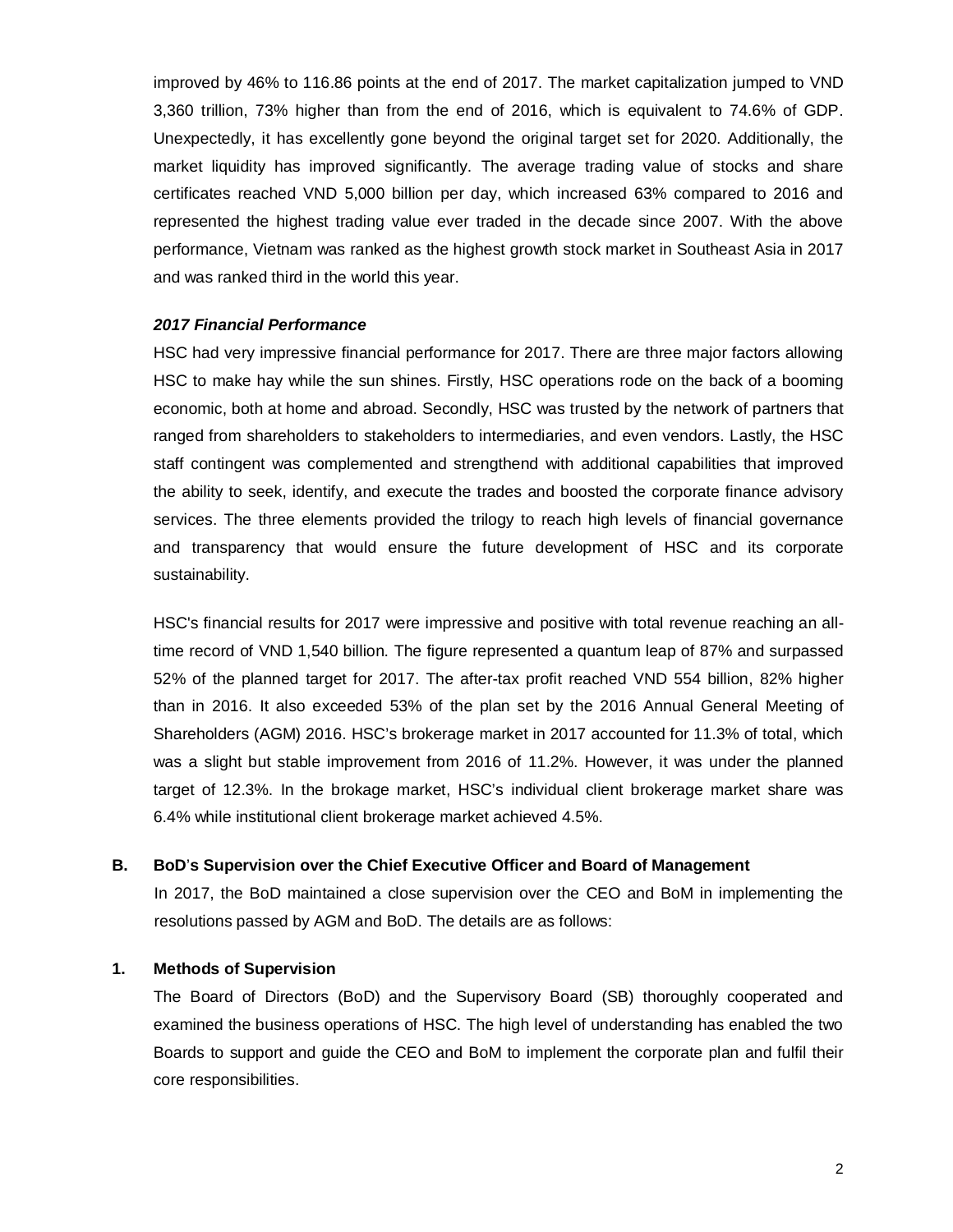The comittees of the BoD regularly meet and reported to the BoD. The sub-committess and their reporting activities are listed:

- The Risk Management Committee reported all significant risks, such as liquidity risks, credit risks, and capital risks arising in each quarter, and proposed recommendations and necessary actions for risk mitigation;
- The Internal Audit Committee reported on the number of internal audits conducted in the quarter, the audit findings, and audit recommendations for strengthening the internal operational processes, procedures, systems and technology environments; and.
- The Remuneration Committee considered, evaluated and approved the compensations, benefits, and remuneration policies for 2017.

At all times, The Board of Directors and the SB assess the feasibility of the action plans and recommendations, thereby proposing solutions that are more practical and appropriate to the company's operations.

The BoD issued resolutions after each periodic meeting and upon special request, and to approve the business results and business plan for each quarter. At the same time, the BoD also provided strategic guidance, market assessments and overall economic situation to support the review of business plans for the subsequent quarter. There were regular communications and interactions between the CEO, the BoM and the BoD, which supported the implementation of policies and monitoring the results of those policies to ensure that the overall objectives of HSC are achieved.

## **2. Supervision results**

The financial performance for 2017 with basic financial indicators are as follows:

*Unit: VND million*

| <b>Target</b>     | 2017      | 2016    | Change<br>ratio (%) | <b>2017 Plan</b> | Plan<br>completion<br>ratio (%) |
|-------------------|-----------|---------|---------------------|------------------|---------------------------------|
| Revenue           | 1,540,043 | 824,245 | 87%                 | 1,011,913        | 152%                            |
| Profit before tax | 692,601   | 385,383 | 80%                 | 450,778          | 154%                            |
| Profit after tax  | 554,059   | 304,531 | 82%                 | 361,052          | 153%                            |

#### **3. Conclusion**

In accordance with HSC Company Charter, company's policies and procedures, the BoD authorized the CEO and BoM to implement and manage the day-to-day operations of HSC, and to ensure the deployment of resources to achieve the strategic decisions aligned with the business plans. Through the mechanism of reporting periodical inspection, supervision, financial performance, the daily operation of the Company and reports on unexpected affairs as required,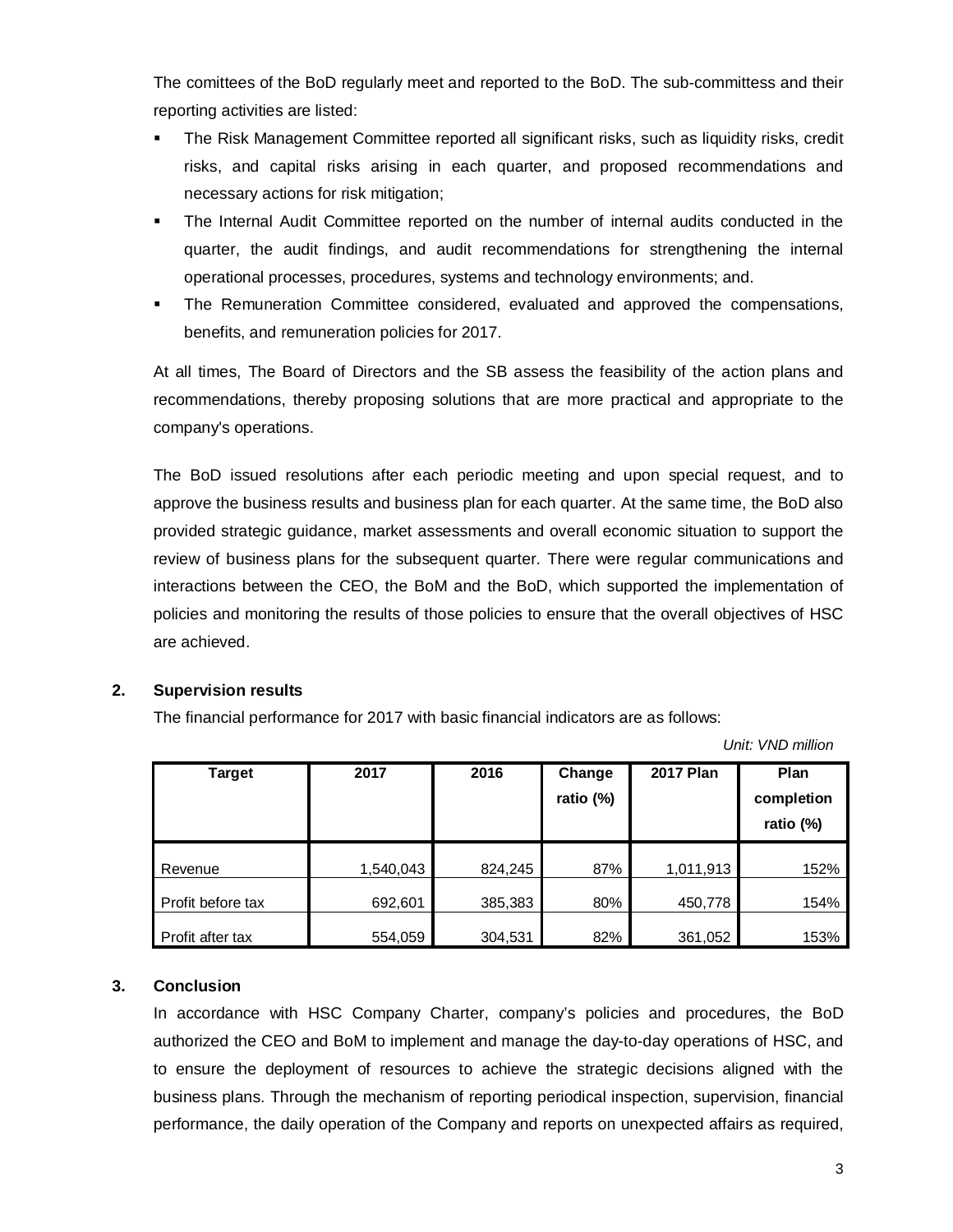the Board of Directors concluded that the CEO and The Board had exercised its rights and duties in accordance with the prevailing laws, as well as the Company's Charter and other resolutions as discussed in the AGM 2016. Besides, the Board of Directors has exercised the assigned rights and responsibilities in a prudent, professional and integrity manner to ensure the maximum legitimate interests of the Company and its shareholders. Moreover, the CEO and Board of Directors have done their best to meet and exceed the business objectives approved by the AGM 2016. At the same time, the CEO and the Board also did well in building a great business environment where the main focuses were sustainable development, strong corporate governance, risk management enhancement and great control ability.

#### **C. Strategic Plans and Orientations of the Board of Directors**

2018 is expected by most economists and financial experts to be a sunrise year for the global economy. The growth of trade flows and financial flows will continue steadily resulting in a sharp increase in stock market capitalization and market liquidity because the stock market is the litmus test of the economy.

The Vietnam stock market in 2018 is forecasted to see optimism and to be full of potential. There are many signals to drive that optimism. Firstly, the stock market will continue to receive attractive financial intermediation opportunities from SOE equitizations and IPO equity placements by large SOEs in key areas. Secondly, a number of financial products that are traded on the stock market, such as covered warrants or government bond will increase the level of attractiveness, investment opportunities as well as meet hedging needs. And finally, the legal framework for the capital market - the stock market will continue to improve in the coming time, especially when the Ministry of Finance is expected to complete the amendment of the Securities Law in 2019. The revised Law on Securities will create a conducive environment for enterprises to undertake capital raising, by issuing instruments such as shares or bonds, creating a new legal framework for new products in the market, improving the quality and effectiveness of inspection and supervision activities of the stock market. , thereby improving the quality and effectiveness of financial intermediation as well as ensuring the sustainability of market development and transparency.

Given the optimistic outlook of the stock market in 2018, the BoD shall focus on the following initiatives:

- Developing robust and dynamic strategic development objectives, plans and policies;
- Strengthening and promoting the core business activities of the company by diversifying its products, improving service quality for customers as well as seizing new opportunities in the stock market to research, develop and diversify products to bring maximum benefit to customers;
- Enhancing corporate governance, risk management and risk control system, especially in financial management, accounting and auditing. Enhance corporate risk management by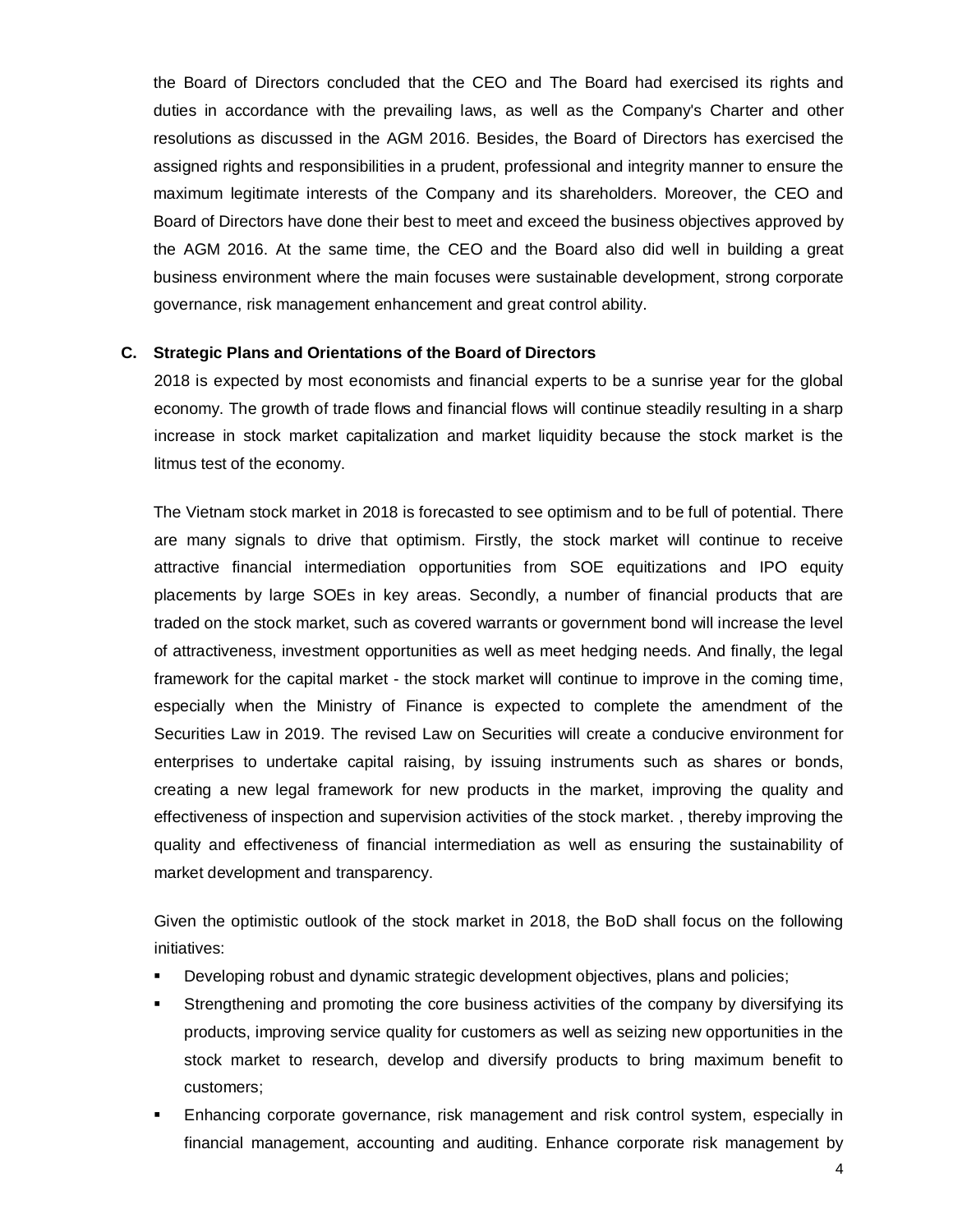improving the organizational capabilities and competencies of the committees under the BoD;

- Continuing to seek higher levels of transparency in business operations and enhance the role of Independent Directors;
- Standardizing processes, systems and procedures to improve efficiency and ensure compliance with legal regulations, especially in the areas of information security, risk management, control internal, internal audit and margin lending;
- Increasing the efficiency of capital utilization through enhancing financial products and services and investing in research and development to create new financial products and services that meet international standards, regulatory requirements and clients' needs.
- Promoting corporate values of sustainable development in the drafting and promulgation of the CSR strategy and initatives; and
- Developing a succession plan for the next generation of leaders.

# **II. CORPORATE GOVERNANCE 2017**

Strong and compliant corporate governance is one of the key factors for building a strong corporate foundation that delivers sustainable business value. The HSC approach for enacting corporate governance is to promote a set of values and behaviours that directs its day-to-day operations, provides transparency and accountability, and maximizes financial value to shareholders, stakeholders, and partners. We are committed to maintain high standards of corporate governance, financial accountability, and financial transparency that will ensure long term sustainability.

In order to maximize business value, HSC is not only interested in business development goals for revenue and profit growth, but also to focus on enhancing corporate governance in line with international practices and take full advantage of every opportunity that creates sustainable value in the long run.

#### **1. Engaging Shareholders, Investors and Partners**

#### *1.1. Shareholders AGM*

In addition to the information provided in the Quarterly Financial Statements, the Annual Report, and newsletters, the Annual General Meeting (AGM) of Shareholders is an important opportunity for the Company to disseminating and engaging with shareholders, investors and partners. At the AGM of Shareholders, the BoD presents the financial results and initiatives undertaken in the past year, the business plan for the next financial year, and other information deemed important to seek the decisions of the AGM of Shareholders .

On 24 April 2017, HSC held the 2016 Annual General Meeting (2016 AGM) in Ho Chi Minh City. The AGM followed and complied with the current statutory regulations, company mandate, and procedures to ensure the protection of shareholders' benefits and rights.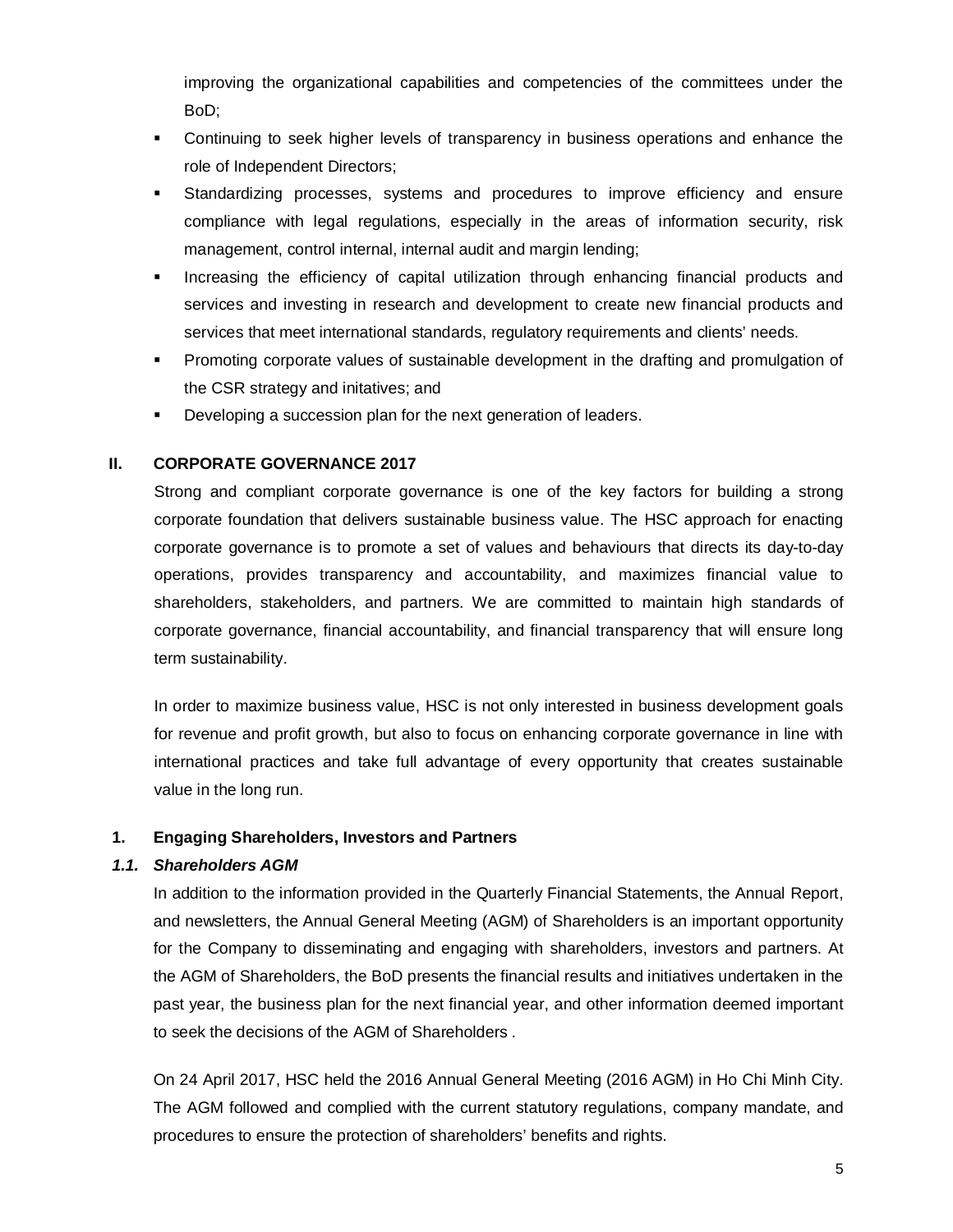- All shareholders whose registrations were undertaken on latest 09 March 2017, as provided by the Ho Chi Minh City Branch of the Vietnam Securities Depository, received full and clear information related to the AGM 2016 as detailed in their notice of invitation. The notice of invitation has clearly specified the time, venue, agenda and basic information about the registration of the meeting. The full AGM 2016 documents were published on HSC's website in Vietnamese and English languages, twenty-one (21) days before the launching date of AGM 2016. In addition, the notice of invitation for AGM 2016 was published in the Securities Investment Newspaper.
- In order to facilitate all shareholders and their authorized representatives, the 2016 AGM was held on a working day and the registration and admission desk were opened one hour prior to the meeting. HSC used barcodes to confirm shareholders' identification and other supporting documents as well as calculating the voting and election ratios.
- The Chairman of the BoD, BoD members, Chairman of the Committees, and BoM chaired the 2016 AGM. In addition, the representatives of independent audit firm were in attendance. The representatives of minority shareholders were entitled to nominate themselves in the Vote Tally Committee to count the votes.
- The Chairing Committee members were responsible and available to respond to any questions asked from the attendees and they encouraged shareholders or authorized representatives to give comments and jointly agree on the objectives, policies and CSR initiatives for HSC.
- The minutes of the meeting, voting results report, and the 2016 AGM Resolutions were published on HSC website in English and Vietnamese languages within 24 hours after the AGM.

# *1.2. Dividend Payout*

Dividend policy is reviewed by the Board of Directors annually but HSC is committed to ensure that at least 50% of the after-tax profit would be distributed as dividends to shareholders. Based on the financial performance of previous years, the dividend payout rate ranged from 12% to 20%. HSC is committed to always pay the correct amount or even higher if approved by AGM.

At the 2016 AGM, shareholders approved an ordinary share dividend payment rate of 12% payable in 2017. The execution plan for the dividend payment in 2017 is summarized as follows:

- HSC issued the first cash dividend advance in 2017 at 6%, which was paid to shareholders on 24 Janauary 2018. This was announced by the Board of Directors in Resolution No. 16/2017/NQ-HĐQT dated 25 December 2017.
- To retain the attractiveness of the stock for shareholders, the BoD will propose a higher rate for second cash dividend payment at AGM 2017 in line with the approved plan.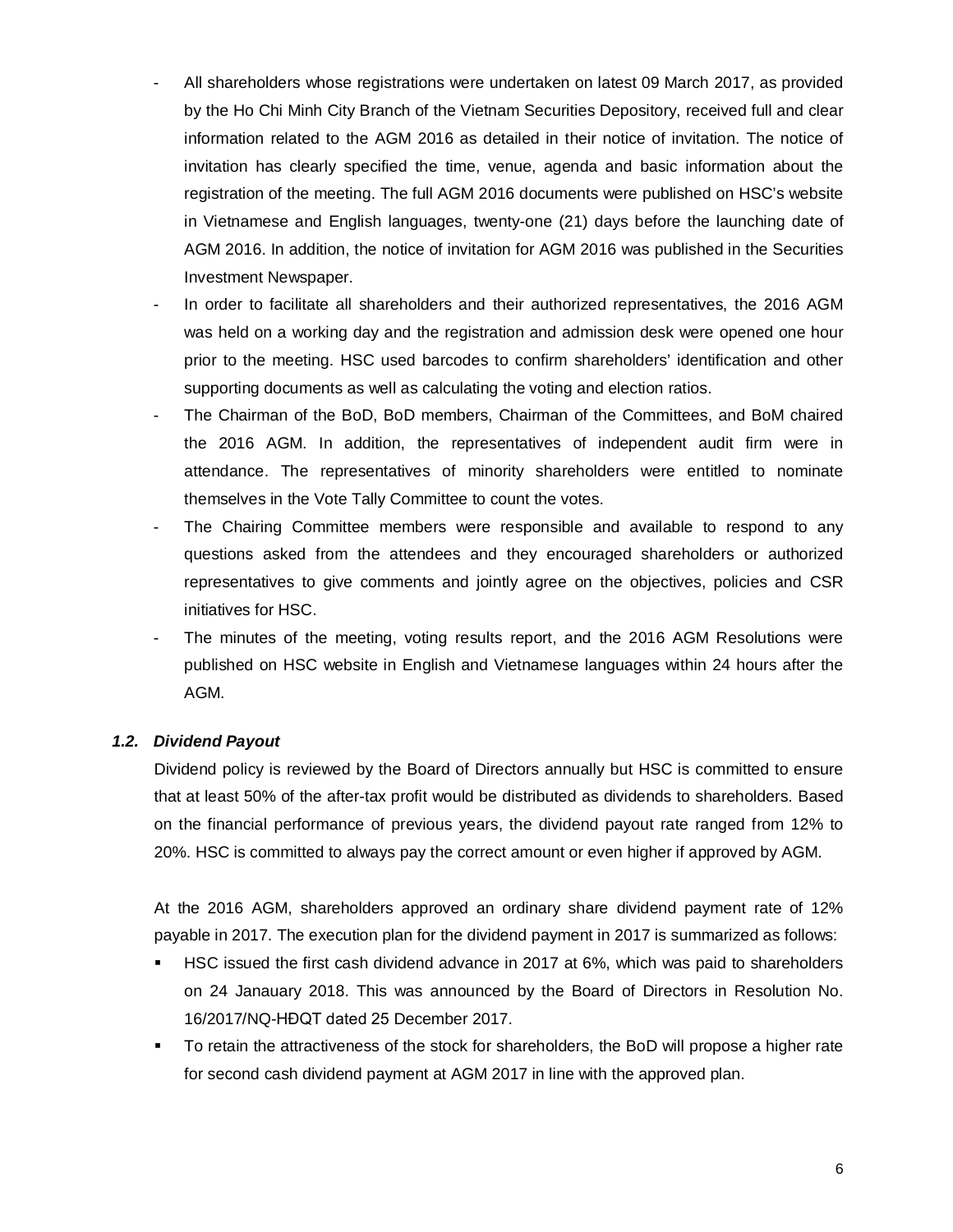#### *1.3. Investor relations*

HSC is always proactive in engaging shareholders, investors, and the wider partnership community networks to provide timely, useful, complete, reliable and accurate information. The data and information are provided through a number of communication and media channels, such as, the website, AGM, newsletters, videos and direct email blast to the investment community with registered email addresses.

HSC has encouraged all shareholders, investors, and partners to dissuss, share ideas, provide questions and all possible forms of information contribution to HSC by emailing to Director of Communications.

#### **2. Shareholders**' **Equal Rights**

#### *2.1. Appointing an authorized representative to the Annual General Meeting of Shareholders*

HSC strongly encourages shareholders participation at the AGM. Should a shareholder unable to attend the AGM, he or she may nominate an authorized representative such as a BoD member or BoS member to vote on their behalf and to decide on any resolutions and issues discussed at the AGM.

#### *2.2. Voting at the AGM*

Each shareholder or their authorized representative attending the AGM are given voting cards and voting forms printed by HSC. The cards and forms have barcodes so that the vote counting process can be more efficient and accurate. The shareholders shall use voting cards to vote for resolutions raised at the AGM. Key information content for the AGM was sent to shareholders prior to te meeting. The shareholders must confirm their voting by marking a cross in one of the three boxes provided. The contents of the three boxes were "approve", "not approve" and "no comment." The shareholders were required to sign the form to confirm and validate the vote.

#### *2.3. Conflicts of Interest Management*

There is a need to prevent conficts of interest in operations and decision making. Recognizing this need resulted in the development of internal policies, procedures, systems of control and monitoring at HSC. The system and processes served to prevent or mitigate "conflicts of interest" situations. The risks that are to be prevented or mitigated include actions of personal gain but at the loss to shareholders, investors, partners and HSC.

Right now, HSC is compliant with the "conflict of interest avoidance" regulation under Vietnam law. The BoD has plans to raise the bar as the firm grows, expands and matures. It is planned that HSC follows international benchmarks and best practices.

#### *Related Parties Transactions*

Related party transactions are frequently the causes of the collapse of many large corporations, depleting shareholder value, and reducing confidence of shareholders, stakeholder, and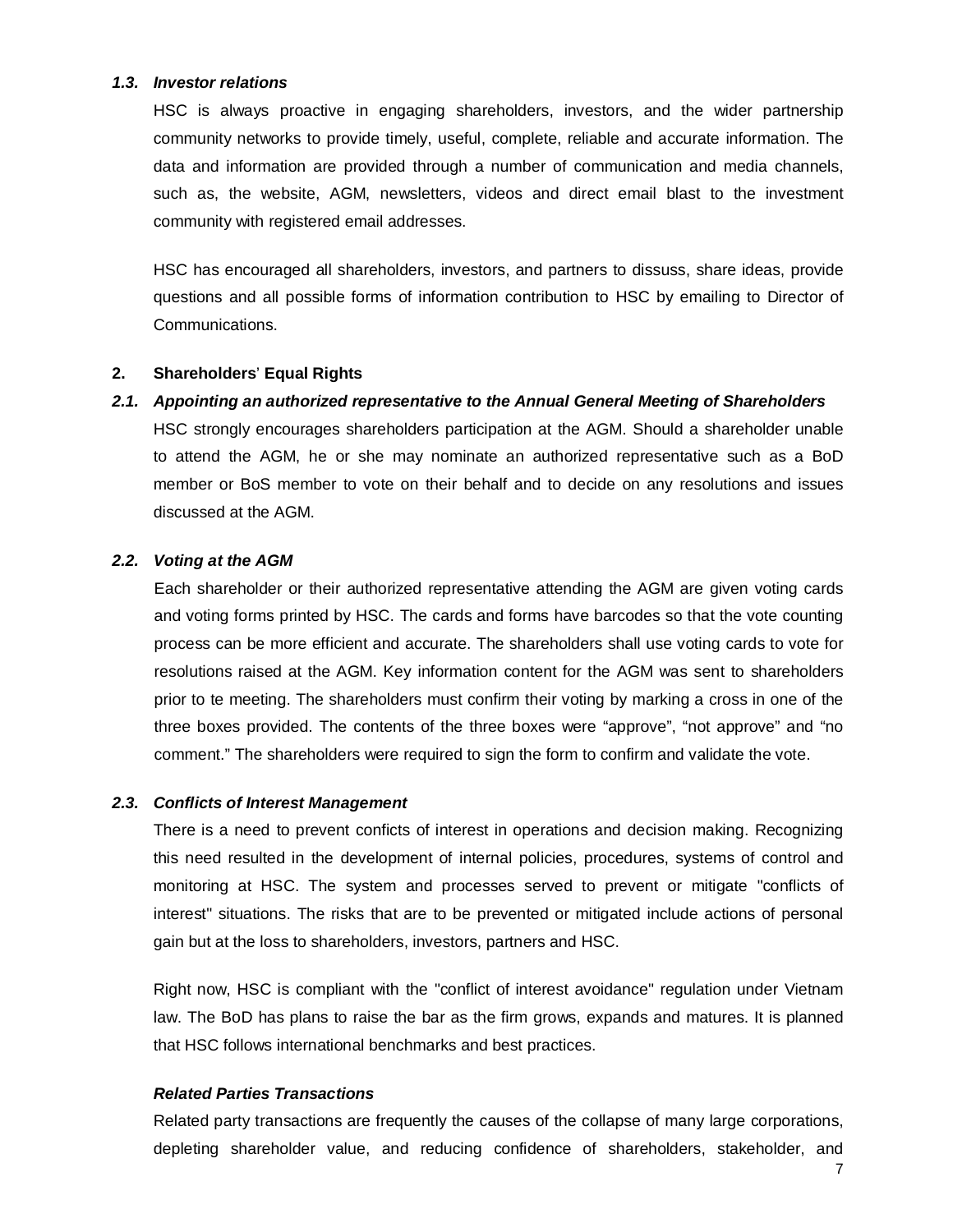investors in the integrity of the market. This issue has become a considerable challenge to the business environment in Vietnam in recent years and has shaken investors confidence to the core.

For this reason, HSC will develop policies for the control, monitoring, and handling of the related parties transactions. The policy will be placed centrally within the corporate governance framework to ensure that any potential conflicts of interest when dealing with related parties are strictly monitored and controlled.

#### **Transactions of managers and executives of the Company and related parties**

Firstly, the related parties must report and disclose information at least three working days prior to the date of trading of HCM stock to the Ho Chi Minh Stock Exchange ("HOSE") and report within three (03) working days from the date of execution to the State Securities Commission and HOSE.

Secondly, the company's directors and managers must inform the BoD of all interests that may conflict with the interests of HSC. The interests could be benefits and opportunities received through economic entities, transactions, and other individuals. These benefits and opportunities are not allowed to be received for personal purposes. This relates to privileged information too, that is obtained by virtue of their position, and used for personal gains.

Thirdly, HSC does not provide loans or guarantees to its directors and managers and their related parties unless decided at the AGM.

Fourthly, HSC is not allowed to engage in transactions with value at 35% or more of the total assets recorded in the latest financial statement with these related parties or engage in transactions with shareholders / their authorized representatives owning more than 10% of HSC's total ordinary shares and their related parties, unless decided by the AGM.

#### **3. Role of Stakeholders**

#### **3.1.** *Role of Stakeholders*

#### *Clients*

In order to maintain our financial services' brand of trust, HSC always tries to create favorable conditions and bring the best products and services to its customers, giving them more attractive opportunities to invest in capital with highest value in return. HSC has always been one of the pioneers who have worked with the authorities since the early days to build the operating system for new products in the market such as guaranteed security products for Ho Chi Minh City Stock Exchange (HSX) and bond futures products for Hanoi Stock Exchange (HNX) and State Securities Commission (SSC). In addition to constantly support the market in developing new products, HSC is also striving to create its own products and services such as individual account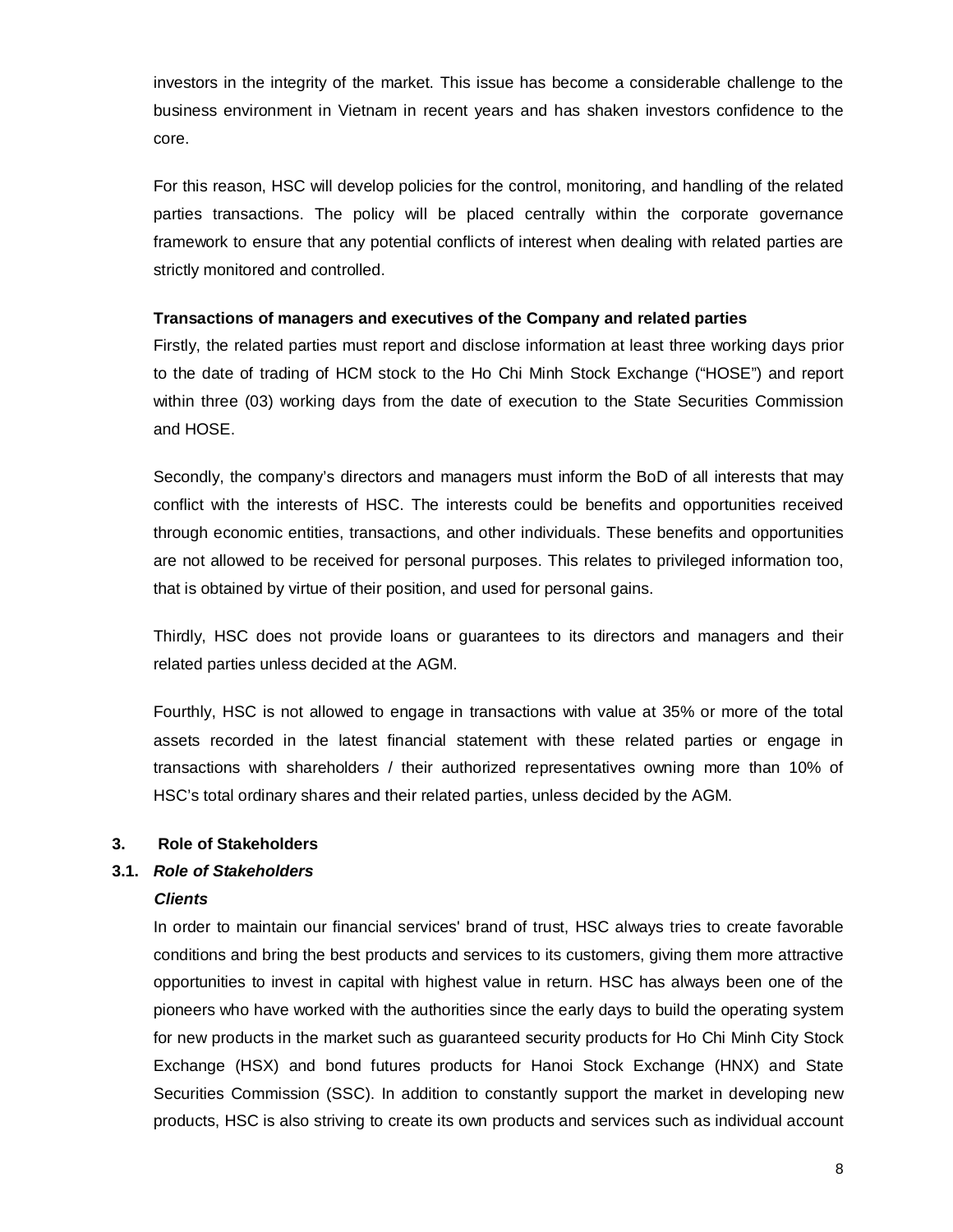management consulting services, which has been one of important revenue stream to HSC in 2017.

In addition, at HSC, client confidentiality and client data privacy are the top priorities. The client is put on the pedestal and holds the pivotal position in the business operations. HSC measures its success through client satisfaction based on the user experience.

#### *Shareholders*

It can be said that the position of HSC today cannot be achieved without the strong support of all the shareholders. To the shareholders, HSC wants to provide information access that is timely, transparent, usable and accurate to assure equal rights, without distinction between major shareholders, strategic shareholders or minority shareholders. All shareholders have the right to be provided with all the necessary information to make appropriate investment decisions. And above all, HSC is committed to bringing sustainable investment efficiency with shareholders' return being at least above the industry average. As evidence of this commitment, thus far, HSC has maintained its status as one of the top three securities companies in Vietnam.

#### *Staff*

Generally, corporate culture is a foundation of human in a company. In order to foster an oustanding culture that meets both corporate and corporate expectations, HSC aims to build a corporate culture, in which every staff of HSC does not put only strong emphasis in professionalism, capability, knowledge but also integrity and compassion for the community. On the other hand, corporate culture is reflected in the relationship between colleagues in the company. There is little distinction between high level leaders and senior managers and staff they see and treat each other as "partners". Because of that, it is very essential for HSC to find a way to efficiently transform a team of nearly nine hundred employees to nine hundred "Partners" with the aim of optimizing resources to ensure rapid and sustainable growth in the future. Effective relationships between partners in their own departments, across different divisions and throughout the organization can be established through the sharing of information, ideas and innovative approaches. More importantly, building effective relationships with our "Partners" within the Company is the key to enhance cooperation and understanding. Furthermore, establishing relationships and working with external partners is important to capture and utilize every opportunity for cooperation. The "Partnership" culture has started and being spreading strongly in the "HSC partner community", inspiring "one day in HSC is a happy day" for all staff.

HSC will identify the appropriate set of values and embed them in the organization to shape the identity and bring positive values and greater opportunities to all shareholders, stakeholder, and partners.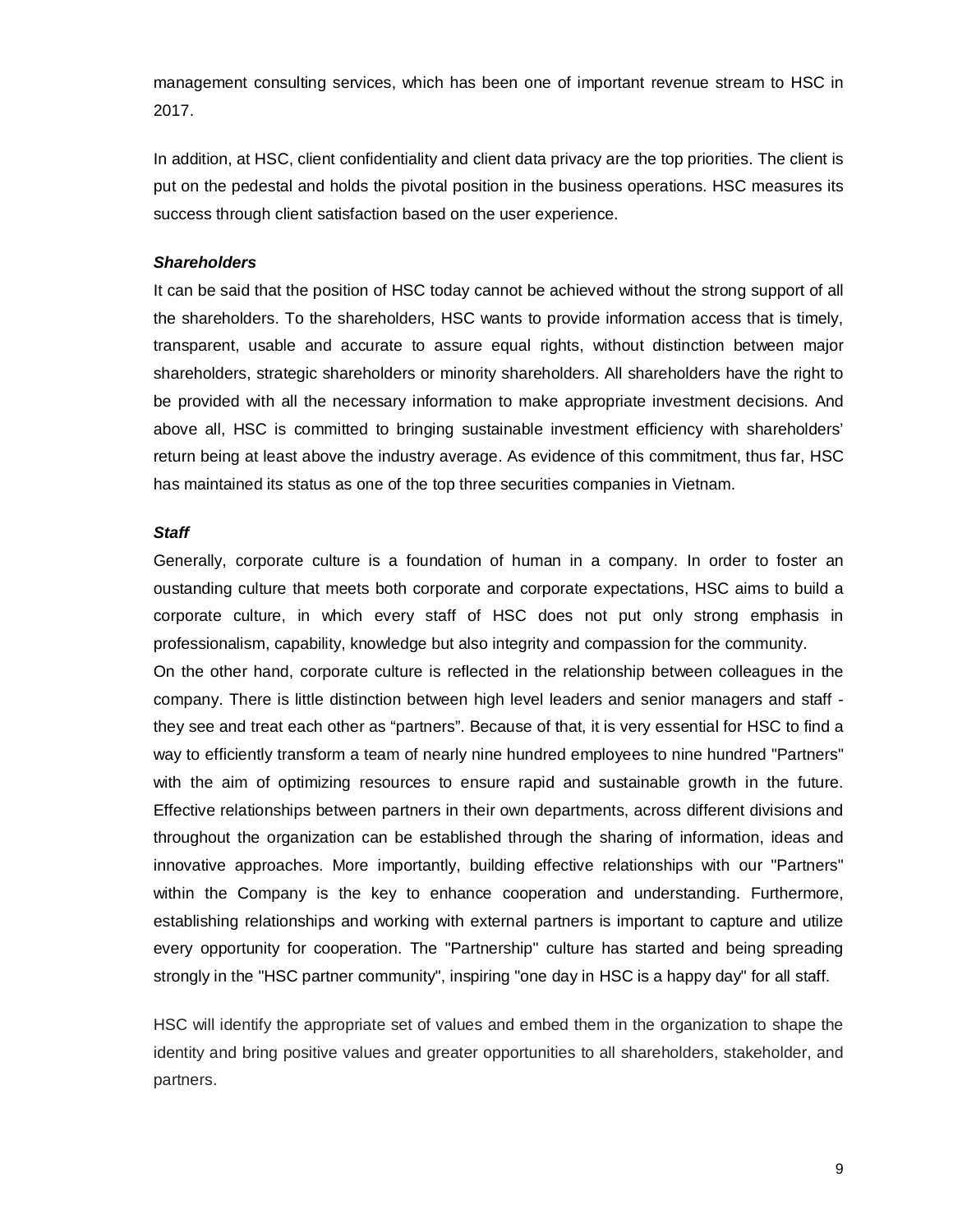#### *Community*

The sense of community sharing has been built and promoted throughout the company's history since its early days. At an organizational level, HSC is committed to help build the country by creating employment opportunities and contributing to public finance through the payment of taxes. HSC has set up the Humanity Foundation to help with the sudden hardships and emergency illness of the staff. Besides, HSC has organized training sessions to assist students to improve their skills through familiarizing themselves with the business environment so that they have an easier access and transition to the workplace when they graduate. At the same time, there are volunteer activities, sharing and helping the less privileged and disadvantaged groups of people. This has become an upright tradition for HSC. The spirit of "sharing the happiness" is actively communicated throughout HSC.

HSC endeavors to implement initiatives that have long lasting impact on communities where HSC is located. HSC is dedicated to contributing to all aspects of community development. Community development is at the core of CSR where HSC believes will be an essential component for long term success.

#### **Environment**

HSC recognizes its responsibility to contribute to the development Vietnam's capital markets and the wider economy. HSC is ranked as a pioneer in the securities market. The organization supports the holistic growth in financial investment products, financial intermediation and corporate advisory services. HSC plays a proactive role in actively discussing and communicating regularly with regulators, thereby contributing to the process of market shaping, market development and related regulatory requirements. This role is considered essential for the long-term development of HSC.

#### **3.2.** *Audit firm*

HSC is committed to always select one of the Big 4 Audit Firms in Vietnam to ensure the quality of the independent external audit examinations. Price Waterhouse Coopers (PwC) Vietnam Limited was chosen for the fiscal year 2017, replacing Ernst & Young Vietnam Limited. The selection was approved by the State Securities Commission of Vietnam under the framework of issuing, listing and securities trading organizations. The audit examination was undertaken on the annual financial statements and review of quarterly financial statements. This change was made with the aim of bringing new perspectives to HSC's financials.

The audit fees amounted to VND 924,000,000 (*VAT included*) payable to Price Waterhouse Coopers Vietnam who were contracted to perform the external audit. The audit review and examination process undertaken include:

- Review of interim financial statements;
- Review of the interim Liquidity Ratio Report;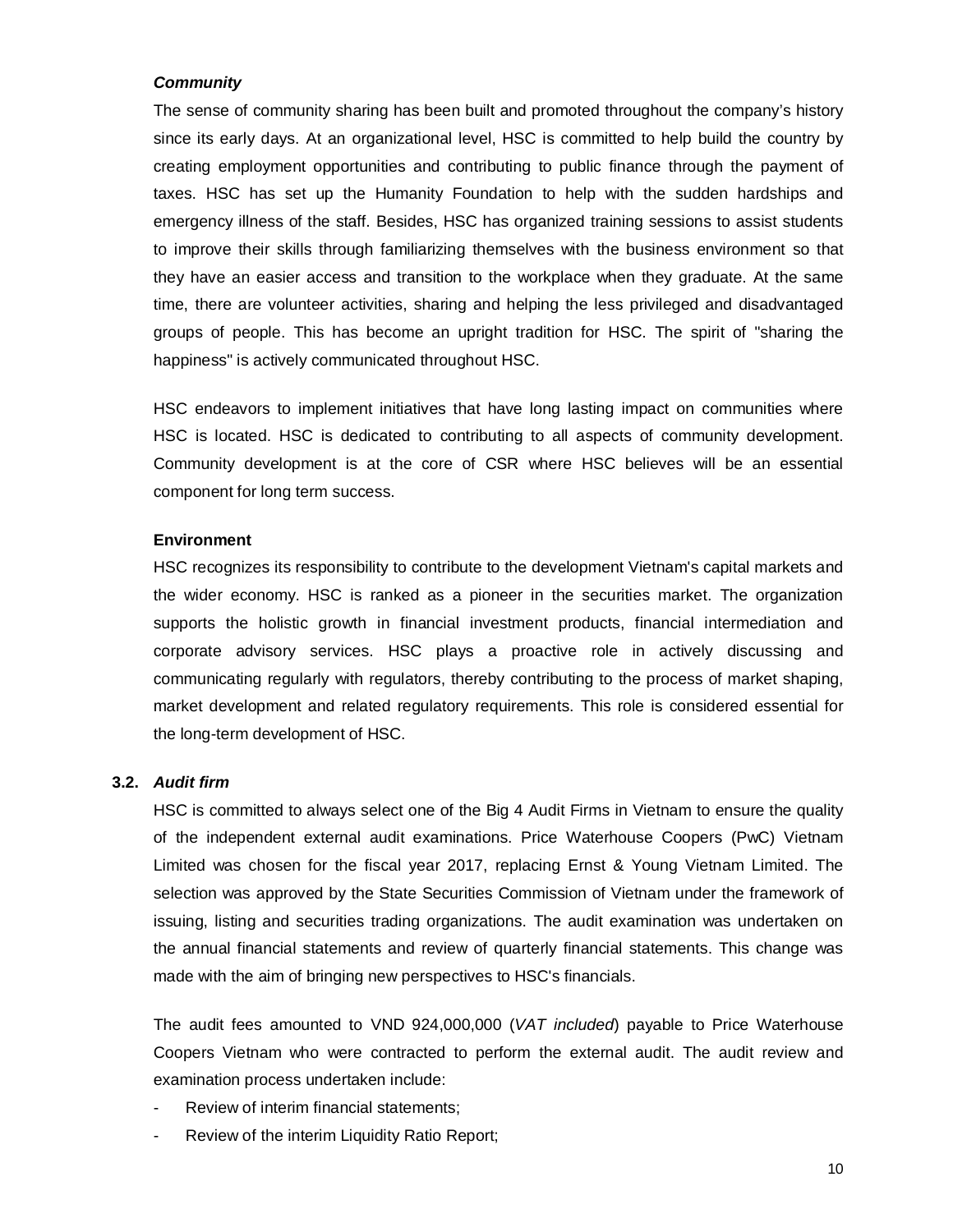- Auditing financial statements at year end;
- Audit Report on liquidity ratios at year end;
- Auditing the special financial information of the Company at year end in accordance with international accounting standards (IFRS)

In addition, HSC also paid non audit fees of VND 495,000,000 (*VAT included*) to its joint audit company, KPMG.

# **3.3.** *Contact for Media Inquiries*

Currently, the only point of contact for media inquiries to HSC is the Director of Communications. Any questions from stakeholders will be forwarded to the relevant heads of department. The responses to the questions will be sent to the Director of Communications who shall represent HSC in responding by phone or email.

# **4. Information Disclosure**

# *Policy and implementation of information disclosure*

The information disclosure framework at HSC is in compliance with the statutory regulations, internal policies and corporate governance policies. The information disclosures must be in accordance with the following fundamental principles:

- The disclosed information should be accurate, complete, clear and must be disclosed within the agreed time frame;
- The disclosed information must strictly comply with current statutory regulations;
- All stakeholders have the right to access the disclosed information;
- Information that may have a significant impact on the share price of HCM, or possibly influence an investor's decision, affecting shareholder rights, or may cause a serious event that may adversely affect the legitimate interests of investors, should be disclosed in timely manner and shall be disclosed in HSC's official website, and to the Ho Chi Minh City Stock Exchanges (HOSE) and the State Securities Commission (SSC).

#### **5. Board of Directors**

The Board of Directors is responsible for ensuring that the best corporate governance practices are applied throughout the Company. The Board of Directors has been and is going to implement the best corporate governance standards from the highest level of management board to every HSC employee as the foundation to achieve the Company's goals. Not only that, it is empowered by HSC to carry out its role and responsibilities and fulfil its obligations to the shareholders, as well as enhance the company value.

#### *5.1 Members and Composition*

In 2017, the BoD has maintained its operations in compliance with the Company Charter and corporate governance policies. The BoD consists of seven members. The composition of the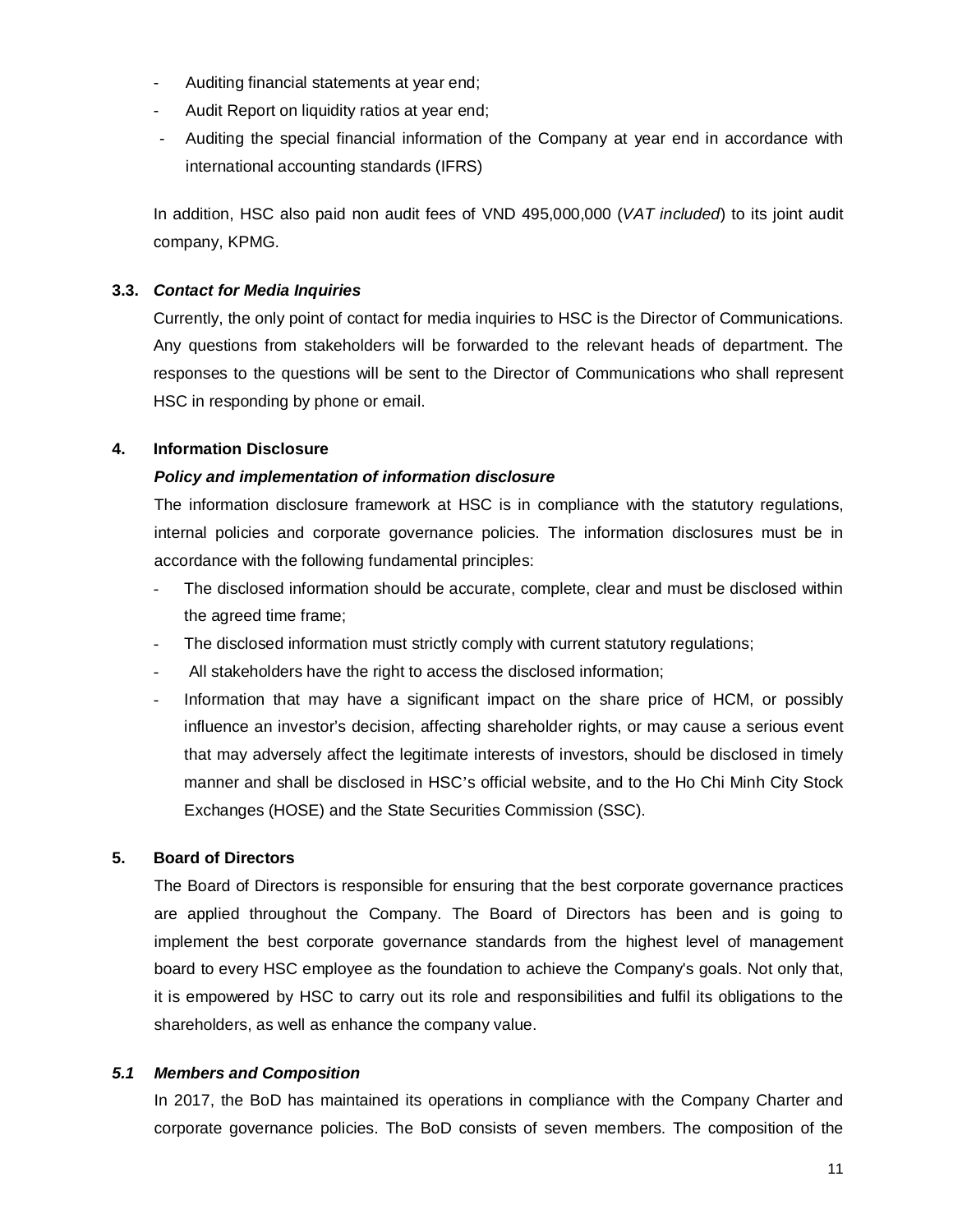Board ensures the balance with skills, knowledge and experience in legal, finance and securities as well as the balance between executive and non-executive members. Below is the list of board members:

|                           | <b>Members of the Board of Directors</b> |                  |
|---------------------------|------------------------------------------|------------------|
|                           | Non-executive                            | <b>Executive</b> |
|                           | Do Hung Viet                             |                  |
| <b>BOARD OF DIRECTORS</b> | Le Anh Minh                              |                  |
|                           | Nguyen Thanh Liem                        |                  |
|                           | Le Thang Can                             |                  |
|                           | Pham Nghiem Xuan Bac                     |                  |
|                           |                                          | Johan Nyvene     |
|                           | Le Hoang Anh                             |                  |

|                             | <b>Risk Management Committee</b> |
|-----------------------------|----------------------------------|
| <b>COMMITTEES UNDER THE</b> | Internal Audit Committee         |
| <b>BOARD OF DIRECTORS</b>   | <b>Remuneration Committee</b>    |

# *5.2 Roles and responsibilities of the Board of Directors*

Under the Enterprise Law and the HSC Charter, the Board of Management is the governing body of the Company and has full authority to act on behalf of the Company to exercise its rights and obligations beyond the authority of the BoD.

When performing their functions and tasks, the Board of Directors must strictly comply with the provisions of law, the Charter of the Company and resolutions of the General Annual Meeting of Shareholders. In the event where decisions are made by BoD contravenes the law or Company Charter, thereby causing detriment to HSC, the members who voted in favour for these decisions are jointly and individual liable for any damages as according to the relevant law.

# *5.3 Activities Completed by the Board of Directors in 2017*

The BoD called for 19 meetings in 2017, in which 11 meetings were direct meetings and 08 meetings were in the form of written consultations. Notices and the meeting agendas were sent to BoD members at least 15 days in advance and meeting documents to be sent at least 5 days prior to the meeting. As for written consultation via email, the consulted contents were presented in detail in the proposals and deadline for response is no later than 7 days after the submission date.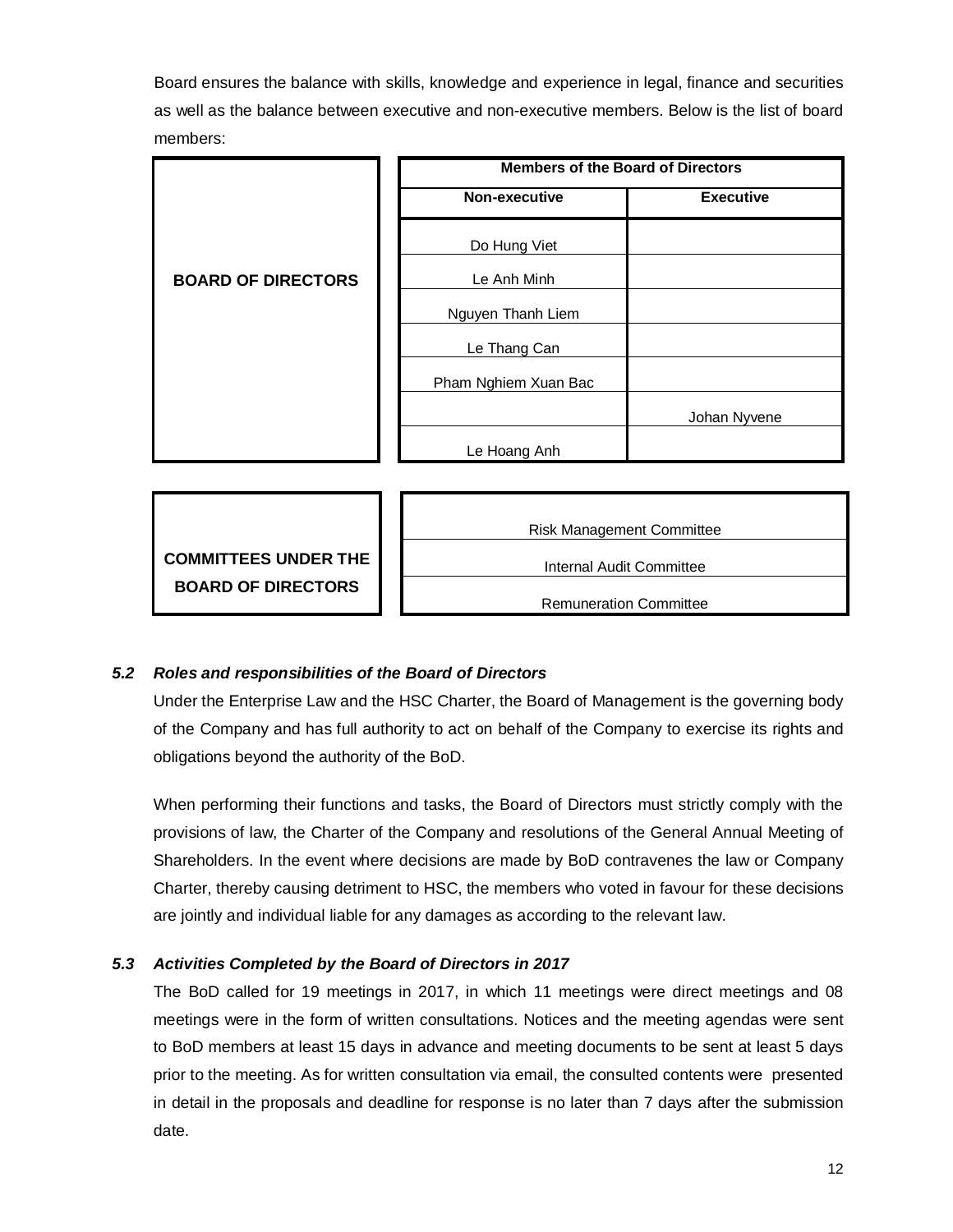At the meetings, the Board discussed quarterly business results, reviewed the market trends and strategic plans for the next quarter, and granted approval for issues under its authority. Periodically at the first meeting of the fiscal year, the Board assesses the situation of domestic and international markets, thereby reviewing HSC's vision and mission in light of the current environment and market trends.

The resolution is only passed and adopted if there is over 50% agreement among the total number of participants.

The list of members participating in Board meetings in 2017 is as follows:

|     |                     | <b>Meetings</b> |                    |                       |
|-----|---------------------|-----------------|--------------------|-----------------------|
| No. | <b>Meeting date</b> | <b>Direct</b>   | <b>Meetings in</b> | <b>Resolution No.</b> |
|     |                     | meetings        | the form of        |                       |
|     |                     |                 | written            |                       |
|     |                     |                 | consultations      |                       |
| 01  | 17/01/2017          | $\sqrt{}$       |                    | 01/2017/NQ-HĐQT       |
| 02  | 13/03/2017          |                 | $\sqrt{}$          | 02/2017/NQ-HĐQT       |
| 03  | 24/03/2017          |                 |                    | 03/2017/NQ-HĐQT       |
| 04  | 05/06/2017          | V               |                    | 04/2017/NQ-HĐQT       |
| 05  | 08/06/2017          | $\sqrt{}$       |                    | 05/2017/NQ-HĐQT       |
| 06  | 28/06/2017          |                 | V                  | 06/2017/NQ-HĐQT       |
| 07  | 27/07/2017          | $\sqrt{}$       |                    | 07/2017/NQ-HĐQT       |
| 08  | 02/08/2017          | $\sqrt{}$       |                    | 08/2017/NQ-HĐQT       |
| 09  | 02/08/2017          | $\sqrt{}$       |                    | 09/2017/NQ-HĐQT       |
| 10  | 25/08/2017          | $\sqrt{}$       |                    | 09A/2017/NQ-HĐQT      |
| 11  | 29/08/2017          |                 | $\sqrt{}$          | 10/2017/NQ-HĐQT       |
| 12  | 02/10/2017          |                 | $\sqrt{}$          | 11/2017/NQ-HĐQT       |
| 13  | 06/10/2017          | $\sqrt{}$       |                    | 12/2017/NQ-HĐQT       |
| 14  | 25/10/2017          | $\sqrt{}$       |                    | 13/2017/NQ-HĐQT       |
| 15  | 14/11/2017          | $\sqrt{}$       |                    | 14/2017/NQ-HĐQT       |
| 16  | 14/11/2017          |                 | $\sqrt{}$          | 15/2017/NQ-HĐQT       |
| 17  | 14/11/2017          |                 |                    | 16/2017/NQ-HĐQT       |
| 18  | 14/11/2017          |                 |                    | 17/2017/NQ-HĐQT       |

**Board of Directors meetings in 2017**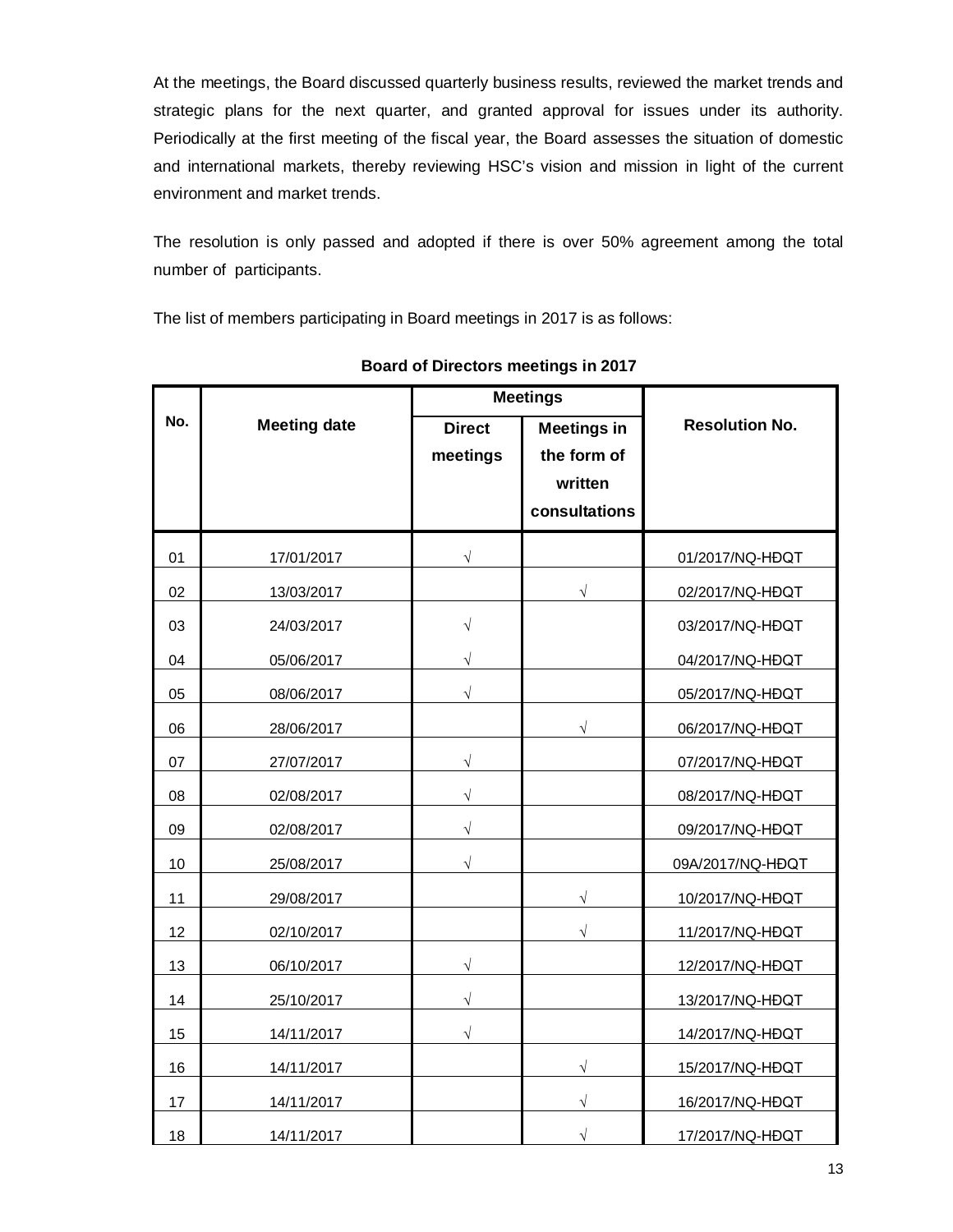|     |                     |               | <b>Meetings</b>    |                       |  |
|-----|---------------------|---------------|--------------------|-----------------------|--|
| No. | <b>Meeting date</b> | <b>Direct</b> | <b>Meetings in</b> | <b>Resolution No.</b> |  |
|     |                     | meetings      | the form of        |                       |  |
|     |                     |               | written            |                       |  |
|     |                     |               | consultations      |                       |  |
| 19  | 14/11/2017          |               |                    | 18/2017/NQ-HĐQT       |  |

# **Board of Directors meetings in 2017**

| No. | <b>Member</b>                    | <b>Position</b> | <b>Number of Board</b> | <b>Attendance</b> |
|-----|----------------------------------|-----------------|------------------------|-------------------|
|     |                                  |                 | meetings attended      | ratio             |
| 01  | Mr. Do Hung Viet                 | Chairman        | 19/19                  | 100%              |
| 02  | Mr. Le Anh Minh<br>Vice Chairman |                 | 19/19                  | 100%              |
| 03  | Mr. Nguyen Thanh Liem            | Vice Chairman   | 19/19                  | 100%              |
| 04  | Mr. Pham Nghiem Xuan Bac         | Member          | 19/19                  | 100%              |
| 05  | Mr. Le Thang Can                 | Member          | 19/19                  | 100%              |
| 06  | Mr. Johan Nyvene                 | Member          | 19/19                  | 100%              |
| 07  | Mr. Le Hoang Anh                 | Member          | 19/19                  | 100%              |

# **Contents adopted in the Resolution of the Board of Directors**

| <b>Subject Matter</b>                                                                                       | <b>Approved content</b>                                                                                                     |  |  |  |  |  |
|-------------------------------------------------------------------------------------------------------------|-----------------------------------------------------------------------------------------------------------------------------|--|--|--|--|--|
|                                                                                                             | Projections of business results 2016 (Resolution 01/2017)                                                                   |  |  |  |  |  |
| <b>Financial performance</b>                                                                                | Business Plan 2017 Forecast (NQ 01/2017)<br>Expected business results for the first quarter of 2017 (Resolution<br>03/2017) |  |  |  |  |  |
| and Business Plan                                                                                           | Projections of business results first 6 months of 2017 (Resolution<br>07/2017)                                              |  |  |  |  |  |
|                                                                                                             | Projections of business results first 9 months of 2017 (Resolution<br>13/2017)                                              |  |  |  |  |  |
| Total value of loans of the company in 2017 (Resolution 01/2017,<br>Resolution 03/2017, Resolution 10/2017) |                                                                                                                             |  |  |  |  |  |
|                                                                                                             | Adjustment of the total value of margin lending (Resolution 07/2017)                                                        |  |  |  |  |  |
| <b>Risk Management</b>                                                                                      | Approval of the proposal to raise credit lines in banks (Resolution                                                         |  |  |  |  |  |
|                                                                                                             | 01/2017, Resolution 02/2017, Resolution 04/2017, Resolution 05/2017,                                                        |  |  |  |  |  |
| Resolution 08/2017, Resolution 09/2017, Resolution                                                          |                                                                                                                             |  |  |  |  |  |
|                                                                                                             | Resolution 12/2017, Resolution 14/2017, Resolution 17/2017)                                                                 |  |  |  |  |  |
|                                                                                                             | Approval of the time, venue and agenda for AGM 2016 and the main                                                            |  |  |  |  |  |
|                                                                                                             | contents of the report to be submitted to the AGM 2016 (Resolution                                                          |  |  |  |  |  |
|                                                                                                             | 01/2017                                                                                                                     |  |  |  |  |  |
|                                                                                                             | Supplementary content of the annual shareholders' meeting of FY 2016<br>(Resolution No. 03/2017)                            |  |  |  |  |  |
|                                                                                                             | Approving the main contents of the bond issuance plan (Resolution No.<br>13/2017)                                           |  |  |  |  |  |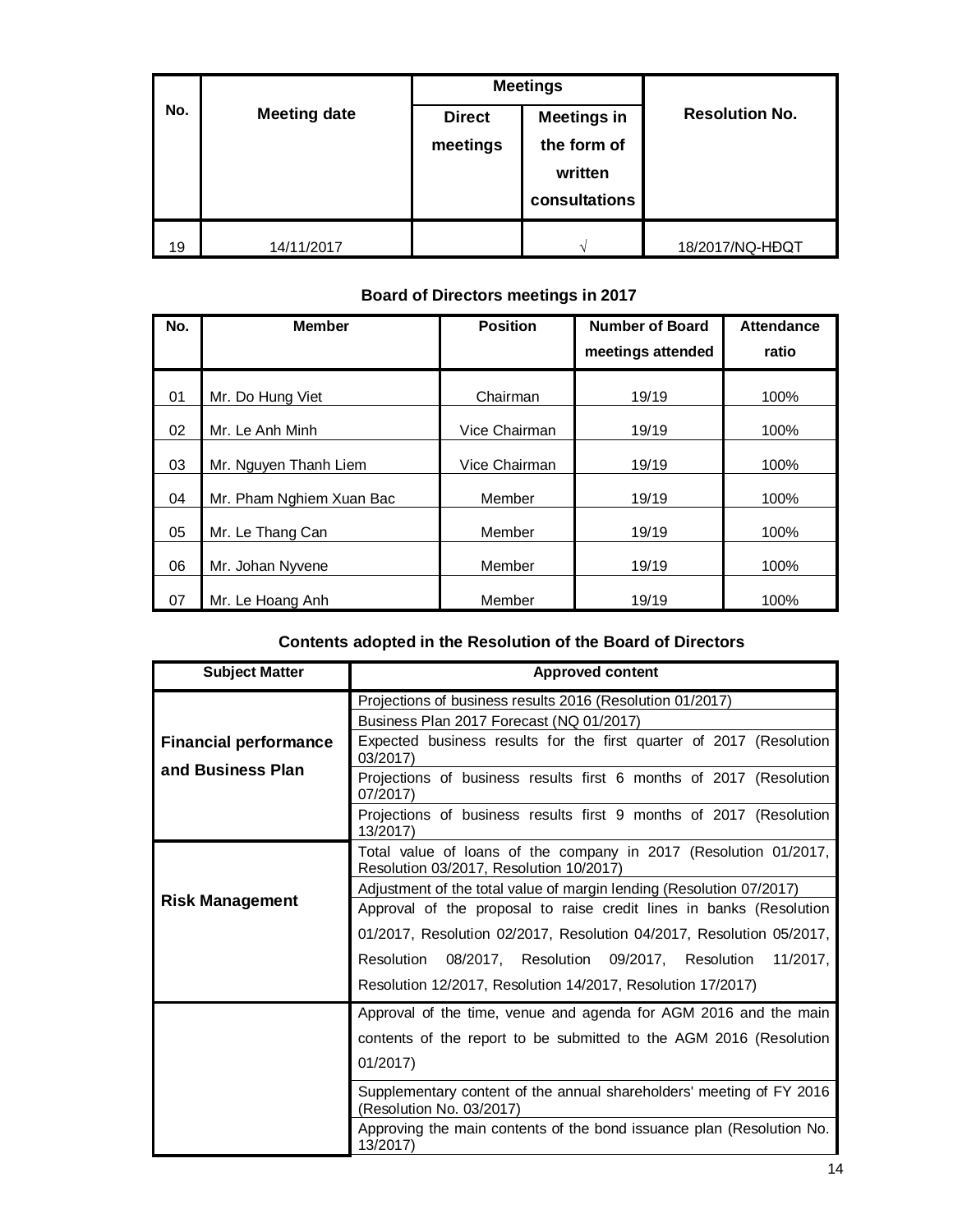| <b>Subject Matter</b>                                                                                                                                                   | <b>Approved content</b>                                                                                                             |  |  |  |  |  |
|-------------------------------------------------------------------------------------------------------------------------------------------------------------------------|-------------------------------------------------------------------------------------------------------------------------------------|--|--|--|--|--|
|                                                                                                                                                                         | Report on the performance of the operations of derivative securities (NQ<br>01/2017                                                 |  |  |  |  |  |
|                                                                                                                                                                         | Implementation<br>individual<br>of<br>customer<br>account<br>management<br>consultancy service (NQ 03/2017)                         |  |  |  |  |  |
| <b>Corporate Governance</b>                                                                                                                                             | To approve the principle of conducting professional operations of the<br>covered warrants product (Resolution No. 03/2017)          |  |  |  |  |  |
|                                                                                                                                                                         | Review the adjustment of foreign ownership to 100% (Resolution No.<br>03/2017)                                                      |  |  |  |  |  |
|                                                                                                                                                                         | The establishment of Hoan Kiem Transaction Office in the North (NQ<br>03/2017)                                                      |  |  |  |  |  |
|                                                                                                                                                                         | Expansion of Kim Lien Transaction Office in the North (Resolution No.<br>15/2017)                                                   |  |  |  |  |  |
|                                                                                                                                                                         | Relocated and renamed Cho Lon Transaction Office in the South<br>(Resolution 18/2017)                                               |  |  |  |  |  |
|                                                                                                                                                                         | First dividend payout in 2017 in cash at the rate of 6% (Resolution<br>13/2017)                                                     |  |  |  |  |  |
|                                                                                                                                                                         | Adjusting the 1st dividend payment in 2017 from 5% to 6% (Resolution<br>No. 16/2017)                                                |  |  |  |  |  |
|                                                                                                                                                                         | Price Waterhouse Coopers Vietnam Limited was selected as the audit<br>firm for FY 2017 (NQ 06/2017)                                 |  |  |  |  |  |
|                                                                                                                                                                         | Agreed to submit to the 2012 Annual General Meeting of Shareholders<br>for approval of the bonus and welfare fund 2016 (NQ 01/2017) |  |  |  |  |  |
| Approval for Advisory Service Contract between Ho Chi Minh City<br>Securities Corporation and Dragon Capital Markets Limited (DC)<br>(Resolution 01/2017)               |                                                                                                                                     |  |  |  |  |  |
| Adjustment of the Charter of the Company in accordance with the new<br><b>Other Issues</b><br>capital after completing listing 2.5 million shares of the Company in the |                                                                                                                                     |  |  |  |  |  |
|                                                                                                                                                                         | share issue program for the employees (ESOP 2016) (Resolution No.<br>3/2017                                                         |  |  |  |  |  |
|                                                                                                                                                                         | Authorize the CEO to sign the employee's retirement plan to take part in<br>the ESOP 2016 retirement plan (Resolution 13/2017).     |  |  |  |  |  |
|                                                                                                                                                                         | Approval for the investment in the Transaction system (Resolution<br>07/2017)                                                       |  |  |  |  |  |

#### *5.4 Activities of Non-executives and Independent Members of the Board of Directors*

# 1. Assess the independence and tenure of independent members of the Board of *Directors*

The independence of a member is not based on the length of time served on the Board of Directors, such as five or nine consecutive years, as stipulated by the Vietnamese statues. There are many other factors including the skills and knowledge, quality of advice, experience, ethical standards, and especially integrity and objectivity. The strengths of independent members are their understanding and insights of the core business and their depth of analysis and critical thinking to make the right decisions. These competencies can only be acquired with time, exposure to, and experience in, the industry.

There are two independent board members, Do Hung Viet and Pham Nghiem Xuan Bac, who have served 10 years, and have exceeded the statutory limit of 9 years. After consulting the current legal regulations as well as international practices, the HSC Board recognizes that the independence of thought and actions of the two members are still assured. They are able to review operations and make recommendations with an independent perspective. Additionally,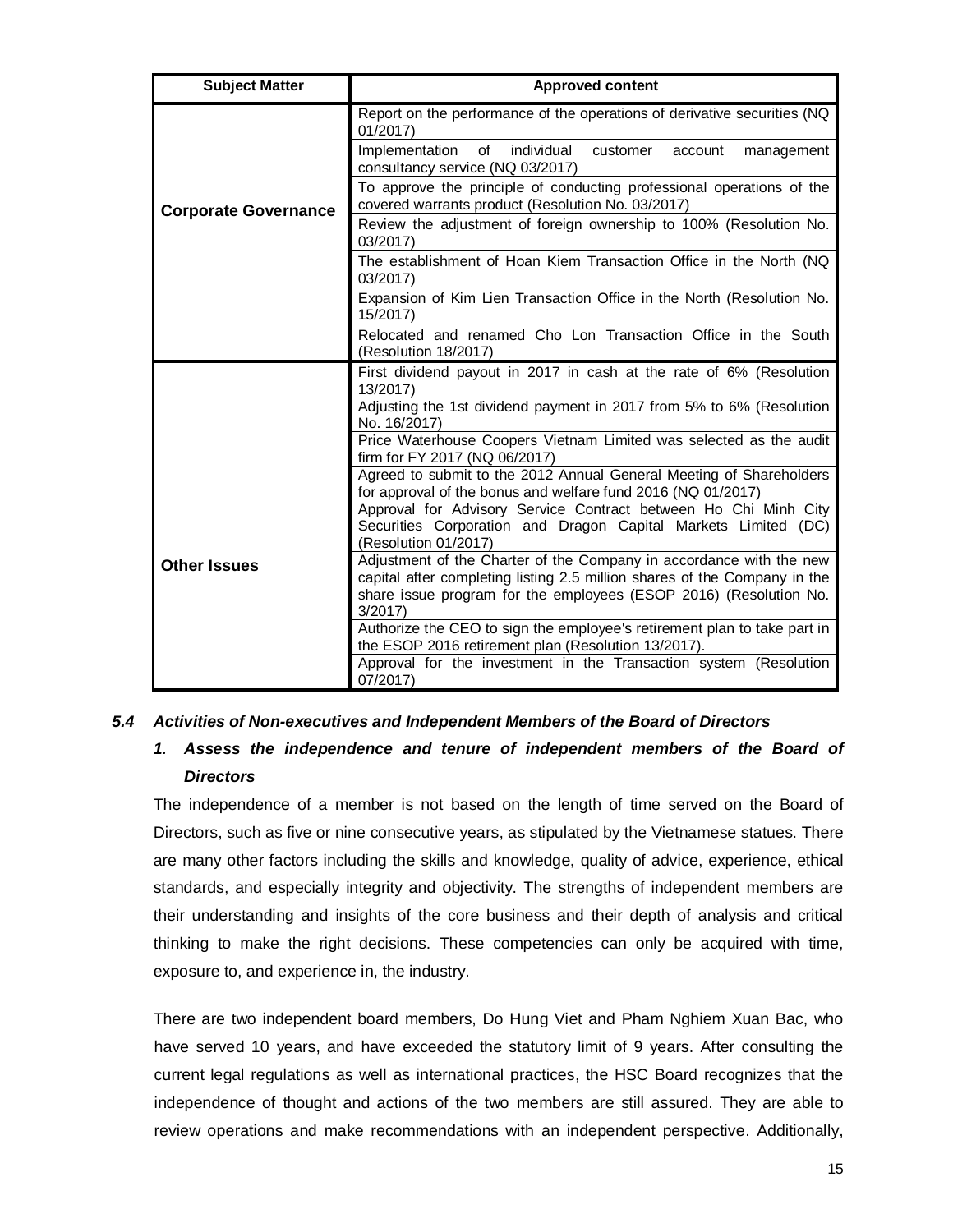they have made valuable contributions to the development of the company. Therefore, the company decided that although the re-appointment of these two members was not in compliance with the current regulations on independent members of the Board of Directors but in terms of nature, they do play an important role of independent members of the board.

The composition of HSC's current board members ensures the balance between executive and non-executive members, of which at least one third of the members are independent members. Compliance with regulations on the percentage of independent and non-executive members helps the BoD to make objective, fair and independent decisions.

Most independent and non-executive members of the Board are members of committees. Therefore, in addition to the general duties on the Board, these members also undertake the tasks assigned to them under the Committees.

#### *2. The chairman of the Board of Directors shall not be the general director*

The separation of the role of the Chairman and the CEO reflects independence and clear division of responsibilities between the BoD and the BoM to ensure the fair division of powers in decision-making, increased accountability and enhanced governance. The powers and duties of the Chairman and the CEO are clearly stated in the Company Charter.

The HSC chairman has been on the BoD since its inception. He was appointed in 2007 and is currently in the fourth term on the Board.

#### *5.5 Board of Directors members' role at other companies*

HSC's Board of Directors is committed to comply with current laws, which is not to concurrently serve as a board member in more than five other companies. This regulation encourages BoD members to have more time to focus on the development efforts of HSC.

#### *5.6 The Board Committees*

There are three committees reporting to the BoD. They are Risk Management Committee, Audit Committee, and Remuneration Committee.

The three committees are tasked with advising and assisting the Board in maintaining and enhancing internal control operations. All three committees have independent, non-executive and executive members. The members were selected based on expertise and experience as well as their contribution to the committee: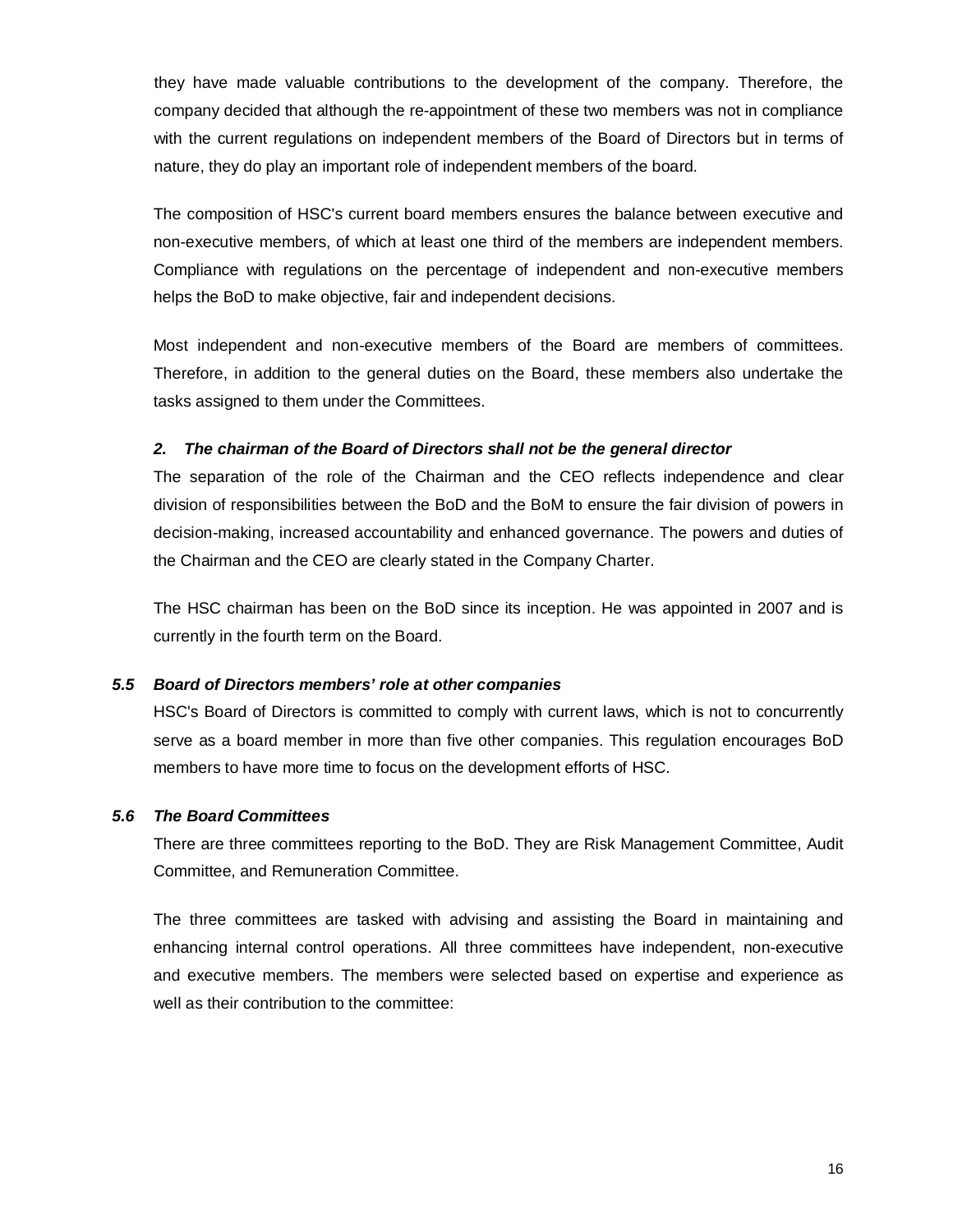| No. | <b>Name</b>        | <b>Position</b>             | <b>Board Risk</b> | <b>Board</b>     | <b>Board</b>        |
|-----|--------------------|-----------------------------|-------------------|------------------|---------------------|
|     |                    |                             | <b>Management</b> | <b>Internal</b>  | <b>Remuneration</b> |
|     |                    |                             | <b>Committee</b>  | <b>Audit</b>     | <b>Committee</b>    |
|     |                    |                             |                   | <b>Committee</b> |                     |
|     |                    |                             |                   |                  |                     |
|     |                    |                             |                   |                  |                     |
|     |                    | Chairman                    |                   | Chairman         |                     |
| 01  | Mr. Do Hung Viet   | Independent Board<br>member |                   | V                |                     |
|     |                    | Vice Chairman               | Chairman          |                  | Chairman            |
|     |                    | Non-executive Board         |                   |                  |                     |
| 02  | Mr. Le Anh Minh    | member                      |                   |                  |                     |
|     |                    | Member                      |                   |                  |                     |
|     |                    | Non-executive Board         |                   | V                |                     |
| 03  | Mr. Le Thang Can   | member                      |                   |                  |                     |
|     |                    | Member                      |                   |                  |                     |
|     |                    | Non-executive Board         | V                 |                  |                     |
| 04  | Mr. Le Hoang Anh   | member                      |                   |                  |                     |
|     |                    | Member                      |                   |                  |                     |
| 05  | Johan Nyvene       | Executive Board member      |                   |                  | N                   |
|     |                    | Head of Supervisory         |                   |                  |                     |
| 06  | Mr. Vo Van Chau    | <b>Board</b>                |                   |                  | V                   |
|     |                    | Member                      |                   |                  |                     |
| 07  | Dang Nguyet<br>Ms. | Member of Supervisory       |                   |                  |                     |
|     | Minh               | <b>Board</b>                |                   |                  |                     |

# *5.7 Activities of the Committees under the Board of Directors*

#### *1. Board Risk Management Committee*

The Risk Management Committee is responsible for advising the Board on the issuance of risk management strategies, processes and policies. The Risk Management Committee is also responsible for analyzing and issuing warnings about the company's safety against potential risks as well as recommending preventive measures. Besides, the Committee must analyze the company's overall risk level, measuring the risk tolerance level of every functions as well as HSC's overall operations, monitor the implementation of policies and examine the company's capital, liquidity and capital mobilization. The Risk Management Committee is responsible for reviewing and changing the risk management structure of the Company to meet the risk management requirements of the regulatory authorities. In addition, the Risk Management Committee must evaluate the performance of the Risk Manager.

Activities of the Risk Management Committee in 2017:

- In 2017, the Risk Management Division has reviewed and revised the annexes on the Policy on Limits of Authority, specifically the annex on Limits of Expenditure and the appendix on Limits on Investment in Government Bonds. In addition, risk management policy, risk notification for margin lending, procurement policy and commissions policy for stock distribution have been issued.
- The Risk Management Division continues to strengthen the risk management models to minimize the risk impacts on HSC's business activities.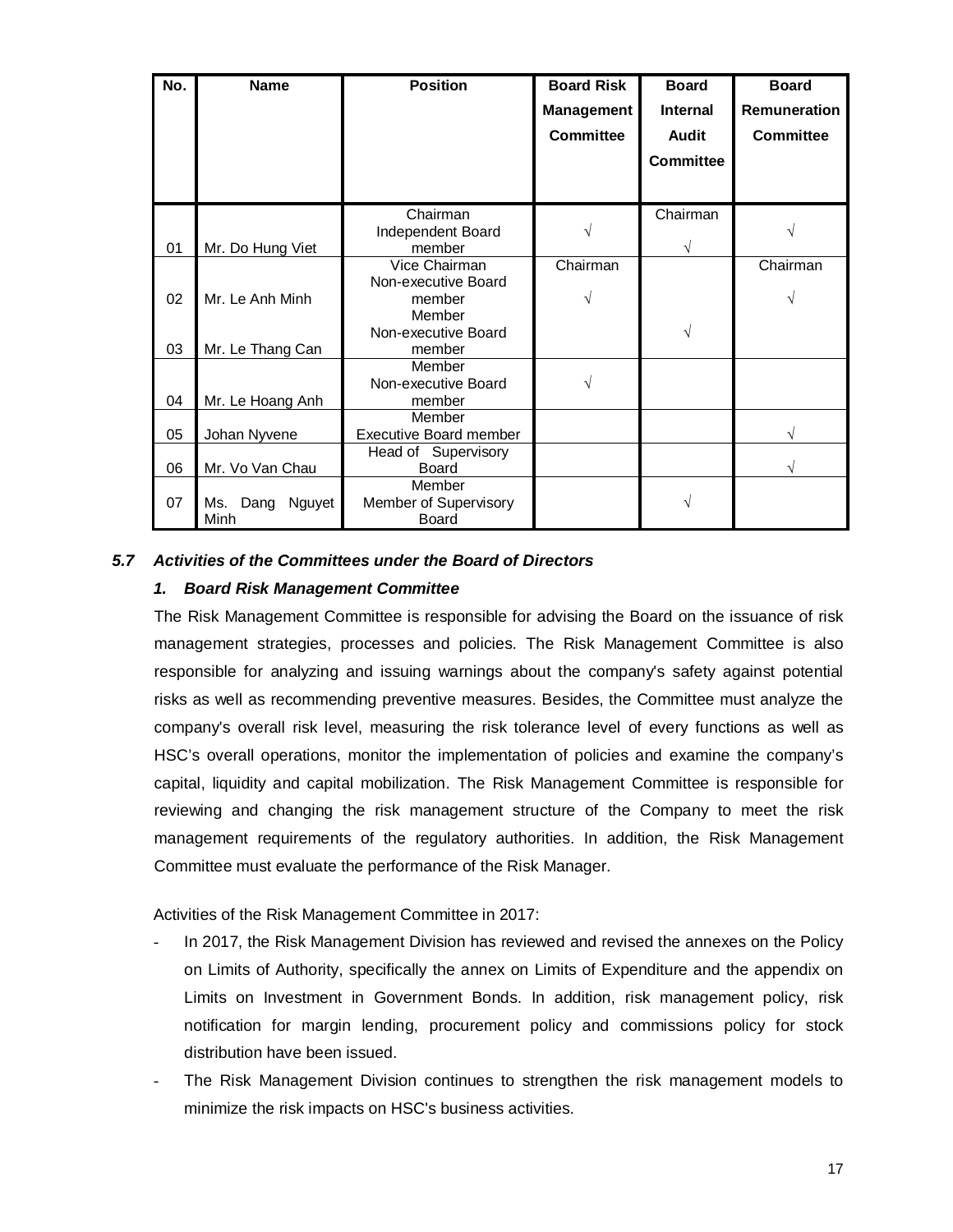- On a quarterly basis, the Risk Management Division sends the list of key risks identified together with the risk mitigation plan and monitoring results to the RCD.
- On a monthly basis, the BoM sends the monthly transactions report to the Risk Management **Committee**
- The Risk Management Committee holds meetings when approving transactions within its authority limits.

# *2. Internal Audit Committee in 2017*

The Internal Audit Committee was founded in early 2014. The Internal Audit Committee acts in accordance with the principle in the Code of Conduct and the Charter, which has been approved by the BoD.

The Internal Audit Committee has completed the joint internal audit contract with KPMG Vietnam Limited for the period of three (03) years from 2014 to the end of 2016. Thus. in 2017, HSC had an independent Internal Audit Department, reporting directly to the Audit Committee under the Board of Directors.

Activities of the Intenal Audit Department and Follow-up on Internal Audit Findings:

In 2017, the Internal Audit Department has issued the following audit reports:

- **Anti-money laundering review report**
- **Follow-up on Instutional Client Brokerage Internal Audit Report**
- Margin Lending Internal Audit monitoring and reviewing process.

Currently the Internal Audit Department is conducting audits on the following processes:

- **Human resource management**
- Individual Clients Brokerage management (second audit)
- Monitoring and reviewing the progress of internal audit of the accounting and financing reporting process.
- Monitoring and reviewing the progress of Capital Management and Principal Investment

The Internal Audit Progress Report was reported at the periodic meeting of the Internal Audit Committee.

# *3. Board Remuneration Committee*

The Board Remuneration Committee was officially established in June 2016. The Remuneration Committee was established with the aim of advising and proposing compensation, remuneration and benefits of the members of BoD, BoS and BoM. The committee also reviews the annual budget for staff compensation and decides on issues related to the Employee Selection Program for selected employees.

# *5.8 Participation of the Board of Director members in corporate governance programs*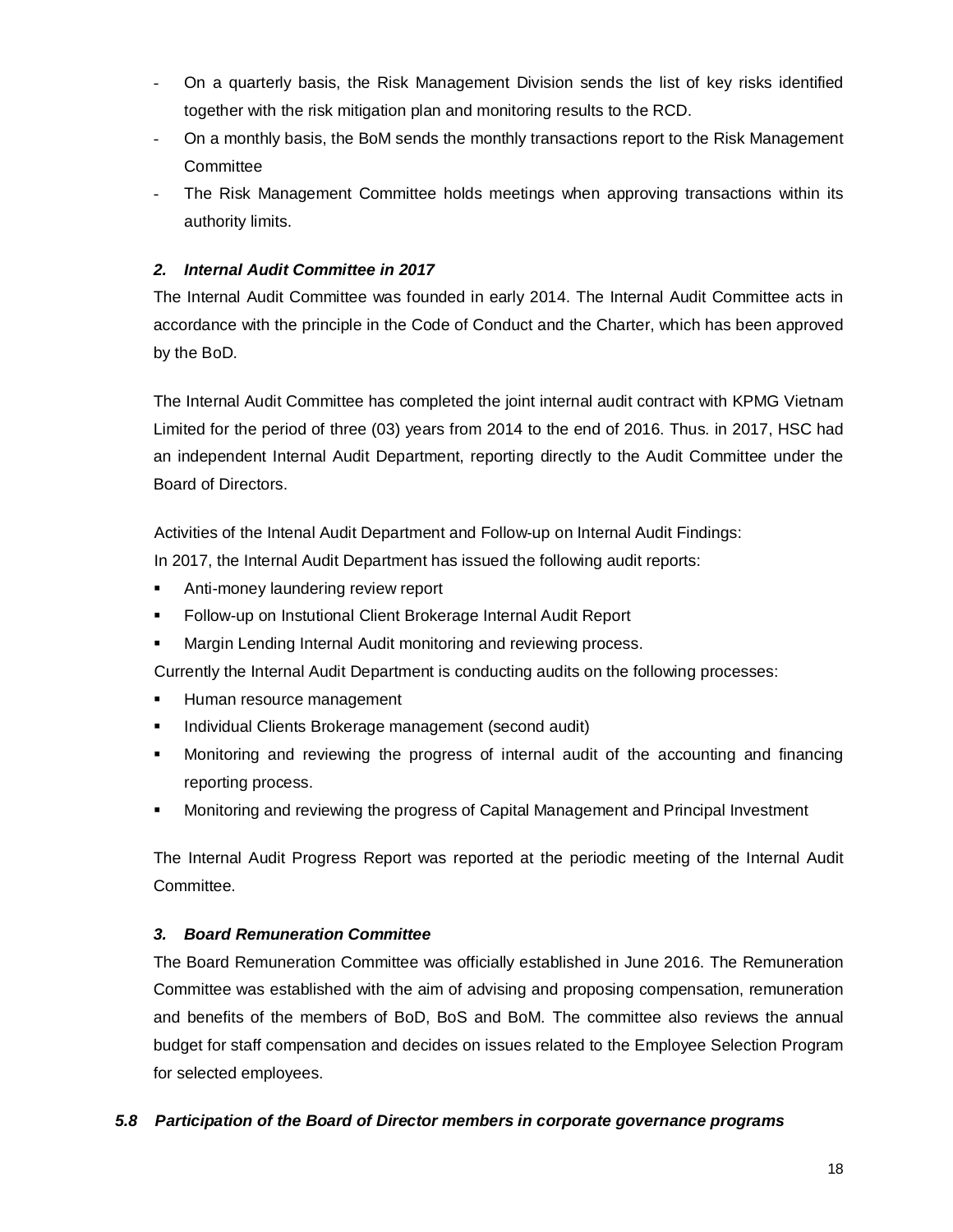All members of the BoD and the BoS participated in "Corporate Governance" training course, except for Mr. Pham Nghiem Xuan Bac who had an unforeseen circumstance. HSC will arrange reasonable time for him to join a similar training in the future.

# *5.9 Assessment of Operational Effectiveness of the Board of Director*

The BoD has made great efforts to improve corporate governance and align the standards with current regulations and international best practices. For example:

- The Board of Directors maintains regular activities in accordance with the Company Charter, ensuring that regular meetings were held and that all Board members attended the meetings to meet the legal requirements.
- Clearly defined the roles of independent and non-executive members to maximize interests of all shareholders;
- Supervised the implementation of the BoD' decisions and resolutions at the AGM;
- **Directed and supervised the implementation of various important projects at HSC, including** projects related to risk management, internal audit, new product development and issuance of individual bonds of HSC.
- Supervised the Committees' activities to ensure compliance with the operations principles and Company Charter.

# **6. Transactions, Remuneration and Benefits of the Board of Directors, BoM and BoS**

# *6.1. Remuneration of the Board of Directors and BoS*

The operating fund of HSC's BoD and BoS in 2017 amounted to 1.5% of after-tax profit, as approved at the AGM 2016.

The quarterly remuneration payments to the members of the BoD and BoS will continue to comply with Resolution 12/2011/NQ-HĐQT, dated 21 December 2017, which covered the approval of remuneration for the BoD and BoS.

| No. | <b>Member</b>            | <b>Position</b> | Permanent<br>member | <b>Executive</b><br>role | Remuneration<br>per month<br>(after tax) (VND) |
|-----|--------------------------|-----------------|---------------------|--------------------------|------------------------------------------------|
| 01  | Mr. Do Hung Viet         | Chairman        | V                   |                          | Salary receiving                               |
| 02  | Mr. Le Anh Minh          | Vice Chairman   |                     |                          | 10,000,000                                     |
| 03  | Mr. Nguyen Thanh Liem    | Vice Chairman   |                     |                          | 10,000,000                                     |
| 04  | Mr. Pham Nghiem Xuan Bac | Member          |                     |                          | 10,000,000                                     |
| 05  | Mr. Le Thang Can         | Member          |                     |                          | 10,000,000                                     |
| 06  | Mr. Johan Nyvene         | Member          |                     | V                        | Salary receiving                               |
| 07  | Mr. Le Hoang Anh         | Member          |                     |                          | 10.000.000                                     |

# **Remuneration for members of the Board of Directors in 2017**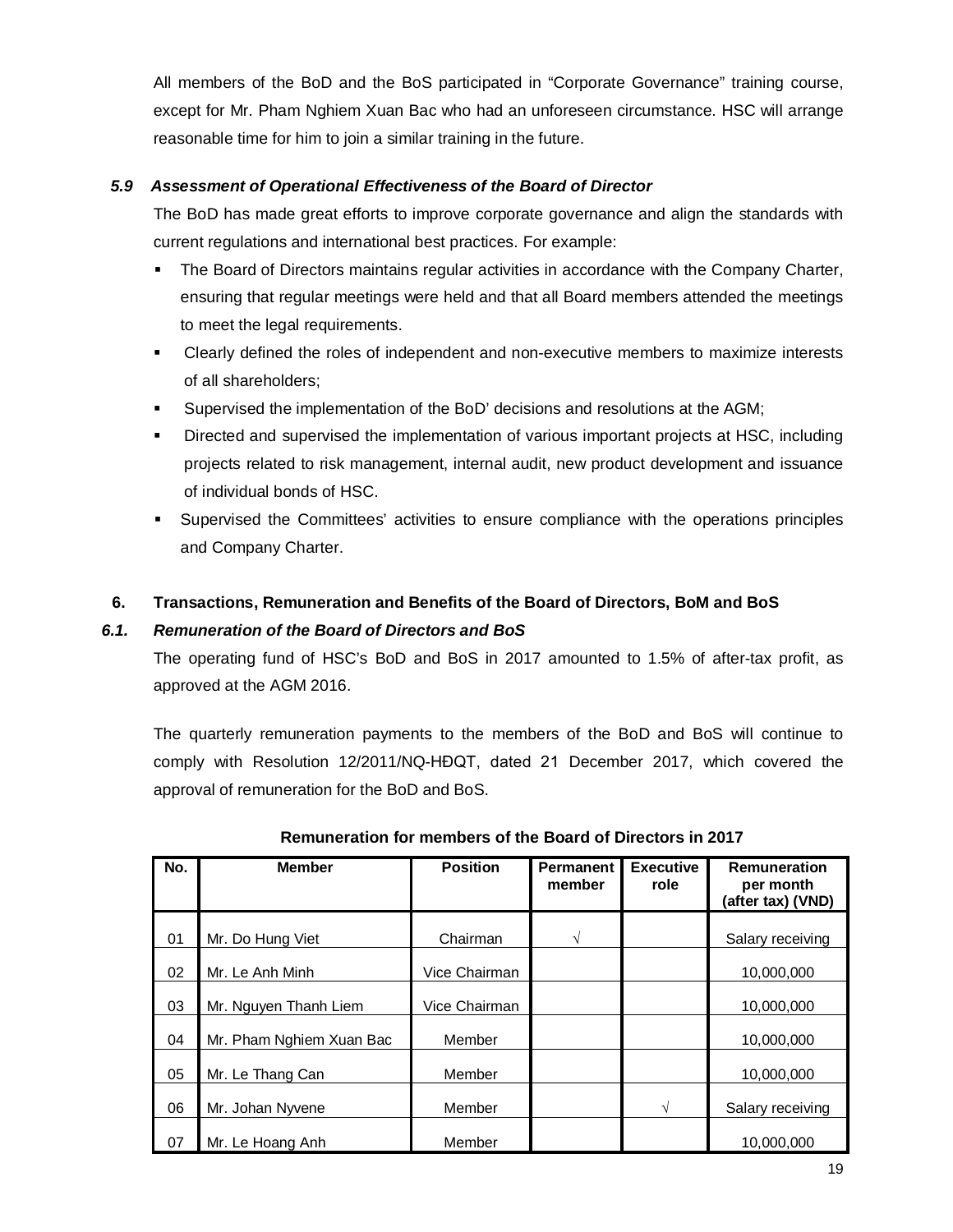## **Remuneration for members of the Board of Supervision in 2017**

| No. | <b>Full name</b>     | <b>Position</b> | Remuneration per month<br>(after tax) (VND) |
|-----|----------------------|-----------------|---------------------------------------------|
| -01 | Mr. Vo Van Chau      | Chairman        | 10,000,000                                  |
| 02  | Mr. Doan Van Hinh    | Member          | 6,000,000                                   |
| 03  | Ms. Dang Minh Nguyet | Member          | 6,000,000                                   |

Based on the remuneration presented above and the prevailing number of members of the BoD and BoS at specific times, the payment of remuneration and operating expenses to the members of the BoD and BoS are are detailed as below.

| No. | <b>Details</b>                                                                                          | Amount (VND)   |
|-----|---------------------------------------------------------------------------------------------------------|----------------|
| 01  | Operation fund of the BOD & Supervisory Board in the begining<br>of 2017                                | 129,753,794    |
| 02  | Operation fund of the BOD & Supervisory Board in 2017<br>(account for 1.5% of profit after tax in 2016) | 4,567,964,720  |
|     | Operating expenses of the BOD & Supervisory Board<br>In which:                                          | 3,678,534,098  |
|     | 1. Remuneration for Board of Directors & Board of Supervisors<br>in 2017                                | 959,999,992(*) |
| 03  | 2. Other operating expenses                                                                             | 2,718,534,106  |
| 04  | Unused fund of the BOD & Supervisory Board                                                              | 1,019,184,416  |

# **Remuneration and operating expenses of the BoD and BoS in 2017**

*Note:*

*(\*) Total remuneration of the Board of Directors was VND 666,666,660 and Supervisory Board was VND 293,333,332 (including personal income tax). The remuneration of the BoD increased about 5% compared to 2016 because Mr. Le Hoang Anh was elected as a member of the HSC Board of Directors from 21 April 2016 and was paid 3 quarters remuneration (since Q2/2016)*

# *6.2. Regulation of Bonuses for Members of BoD and BoS*

In addition to the remuneration for members of the Board of Directors and Board of Supervisors mentioned above, independent members of the Board of Directors, non-executive members of the Board of Directors and Supervisory Board do not receive any income or bonuses from the company's bonus and welfare fund.

# *6.3. Regulation of Benefits for Members of BoD and BoS*

Currently, HSC's regime of cost benefits (the company's car use regime, telephones, social, medical and other insurance; annual health check, and other items specified in the Company's policies) and other benefits in internal policies are only applicable to the Chairman of the Board of Directors. Only business travel expenses from other members of the BoD and BoS are charged to HSC (if costs are incurred).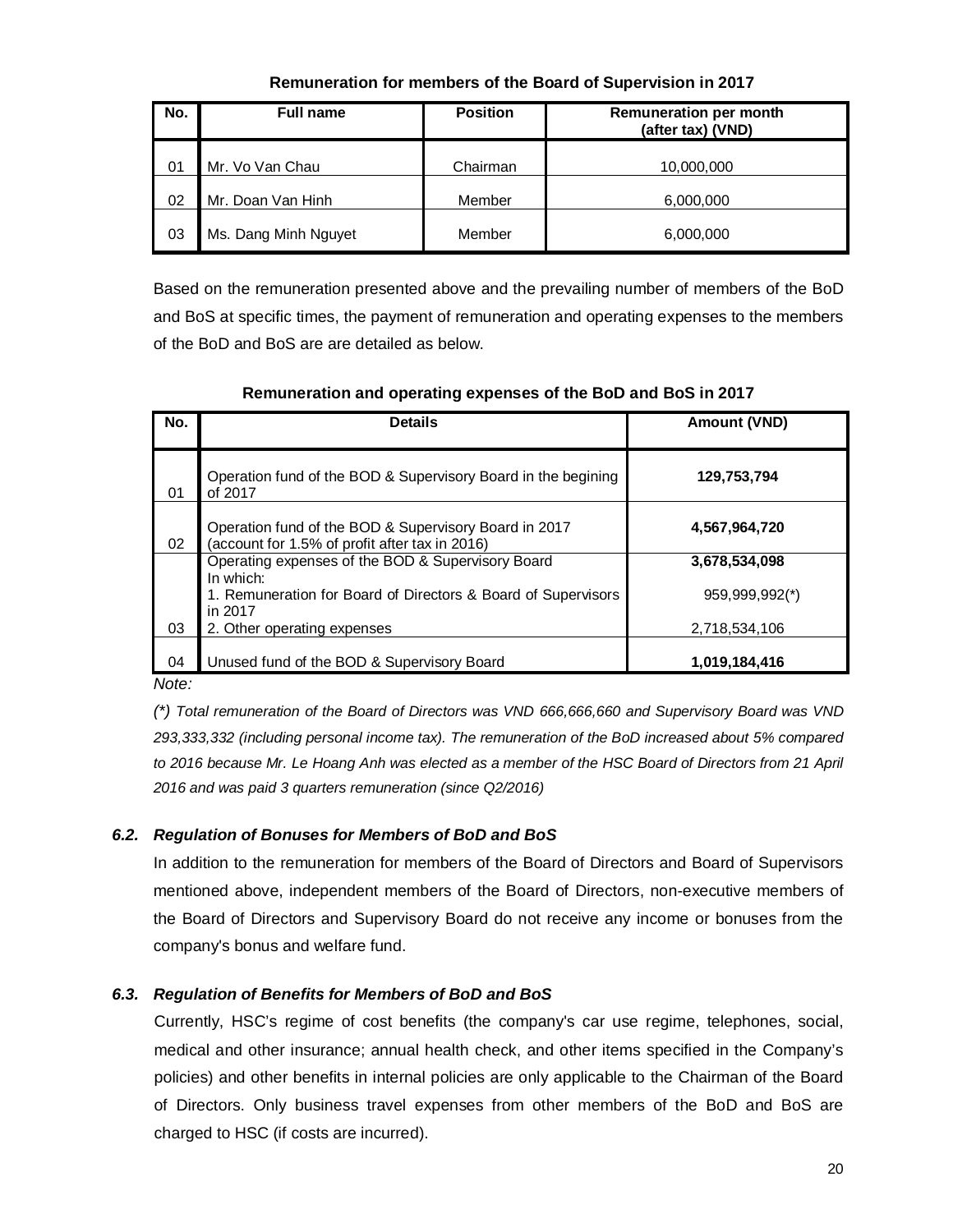# *6.4. Share trading transactions of internal shareholders*

In the year 2017, HSC announced the transactions of HCM shares, which was traded by the members of the BoD and related organizations with members on the HCM City Stock Exchange, to the authorities within three working days. Under the current regulations, they are reported as follows:

| No. | Name                              | Relationship                                                                                             | Number of shares |            | <b>Number of shares</b> |            | <b>Reasons for</b>                                                                                                                              |
|-----|-----------------------------------|----------------------------------------------------------------------------------------------------------|------------------|------------|-------------------------|------------|-------------------------------------------------------------------------------------------------------------------------------------------------|
|     |                                   | with internal                                                                                            | owned initially  |            | owned at the end        |            | increase, decrease                                                                                                                              |
|     |                                   | shareholders                                                                                             |                  |            | period                  |            | (purchase, sell,                                                                                                                                |
|     |                                   |                                                                                                          | <b>Number</b>    | Percentage | <b>Number</b>           | Percentage | convert, reward)                                                                                                                                |
|     |                                   |                                                                                                          | of               | $(\%)$     | of                      |            |                                                                                                                                                 |
|     |                                   |                                                                                                          | shares           |            | shares                  |            |                                                                                                                                                 |
| 01  | Cong Huong<br>Joint Stock Company | Company<br>related to<br>Pham<br>Nghiem Xuan<br>$Bac -$<br>Member of<br>the Board of<br><b>Directors</b> | 481,672          | 0.37       | 450,442                 | 0.35       | Registered to buy<br>100,000 shares<br>from 02/06/2017 to<br>29/06/2017, but<br>sold 31,230 shares<br>due to<br>inappropriate<br>shares' price. |
|     |                                   |                                                                                                          | 450,442          | 0.35       | 450,442                 | 0.35       | Registered to buy<br>200,000 shares<br>from 12/07/2017 to<br>11/08/2017, but not<br>yet purchase due<br>to inappropriate<br>shares' price       |
| 02  | Mr. Pham Nghiem Xuan<br>Bac       | Board of<br><b>Directors</b>                                                                             | 360,000          | 0.28       | 290,000                 | 0.22       | Registered to buy<br>50,000 shares from<br>02/06/2017 to<br>29/06/2017, but<br>sold 10,000 shares<br>due to<br>inappropriate<br>shares' price.  |
|     |                                   |                                                                                                          | 290,000          | 0.22       | 290,000                 | 0.22       | Registered to buy<br>150,000 shares<br>from 12/07/2017 to<br>11/08/2017, but not<br>yet purchase due<br>to inappropriate<br>shares' price       |

# *6.5. Transactions between the Company and major shareholders*

HSC and Dragon Capital Markets Limited (DC) have signed a contract to provide business consulting services, in which DC advises HSC on market research, institutional clients brokerage, mergers and acquisitions, etc. The contract term is three years from 2017 to 2019. The consultancy fees for 2017 were VND 9,663,896,000 (*VAT included*).